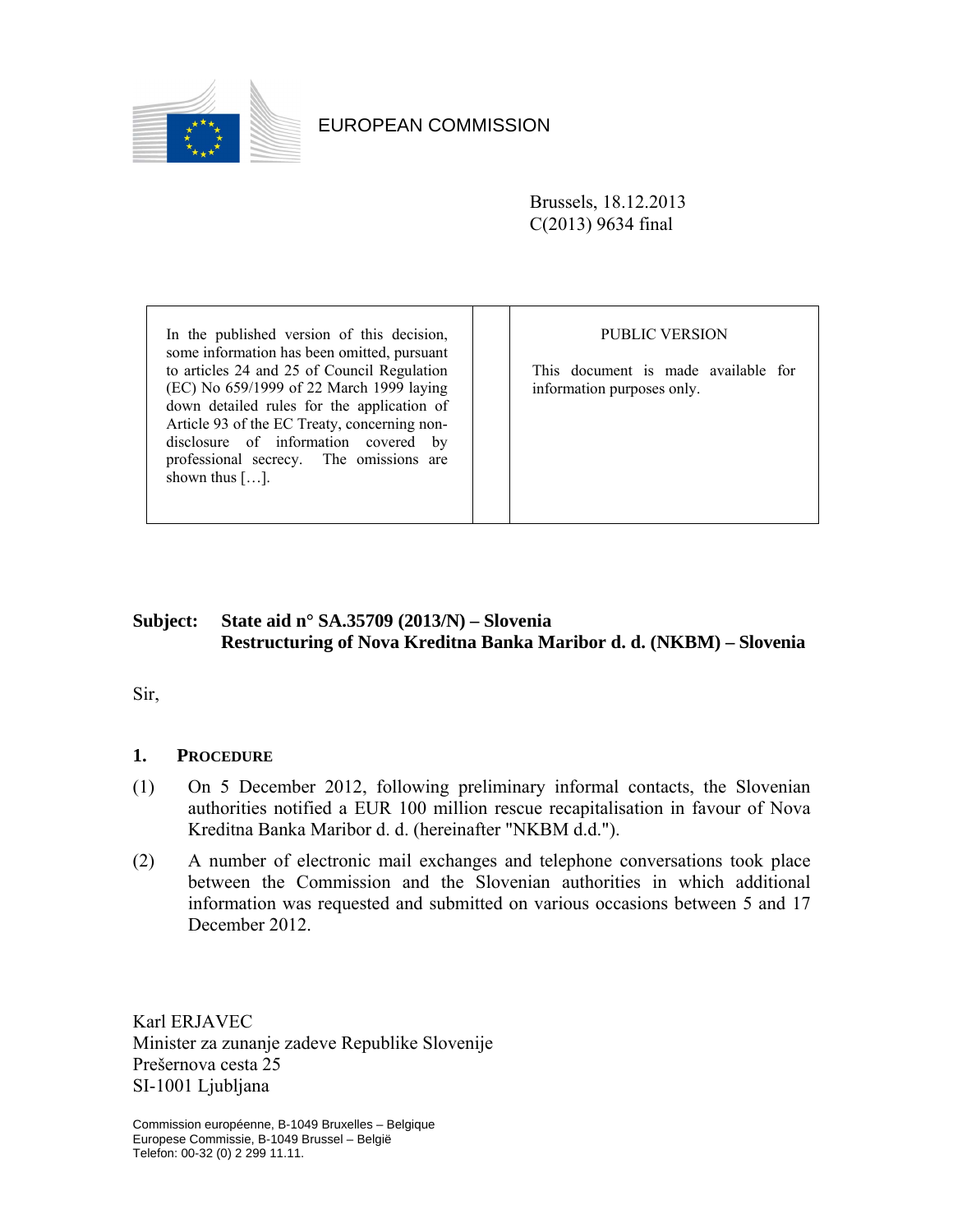- (3) By decision of 20 December  $2012<sup>1</sup>$  (hereinafter "rescue decision"), the Commission temporarily approved the recapitalisation as rescue aid in favour of NKBM d.d. subject to the submission by the Slovenian authorities of a restructuring plan within three months of the rescue decision.
- (4) The Slovenian authorities notified a restructuring plan on 21 March 2013.
- (5) Following Commission requests the Slovenian authorities submitted further information and updated the restructuring plan between 22 March and 9 December 2013.
- (6) On 10 April 2013 the Commission concluded under the Macroeconomic Imbalances Procedure (hereinafter "MIP") that Slovenia was facing excessive economic imbalances. In the context of the MIP, Slovenia had to carry out an overall bottom-up stress test and asset quality review of the Slovenian banking sector (hereinafter "AQR/ST") which was conducted by an independent consultant. The restructuring plan incorporates the results of the AQR/ST.
- (7) For reasons of urgency, Slovenia accepts that exceptionally the present decision is adopted in the English language.

## **2. DESCRIPTION OF THE BENEFICIARY AND SOURCES OF ITS PROBLEMS**

- (8) NKBM d. d. together with its affiliates<sup>2</sup> (hereinafter "NKBM" or "the bank") is the second-largest bank in Slovenia, holding approximately 10 % of the assets of the national banking system. It operates in Slovenia, Austria, Croatia and Serbia. NKBM d.d. is listed on the Ljubljana and Warsaw Stock Exchanges.
- (9) The State directly holds 27,7 % of the voting rights in the bank. The secondbiggest shareholding of 12 % is held by Krajowy Depozyt Papierów Wartościowych ("KDPW"), the Polish National Depository for Securities. Another 23 % of the capital is held indirectly by the State through five State-owned companies. The remainder of the capital is floating.
- (10) The bank's total balance sheet amounted to EUR 5,32 billion and risk weighted assets (hereinafter "RWA") to EUR 4,32 billion at 31 December  $2012^3$  with a loanto-deposit ratio of 94 %. It is a universal bank organised in the form of a joint stock company, with 11 subsidiaries. It is active in banking (80,8 % of its assets), insurance (11,7 % of its assets), fund and pension management (2,2 % of its assets) and real estate and others (5,3 % of its assets).
- (11) NKBM's balance sheet has remained relatively stable over recent years, with a slight increase between 2008 and 2011 from EUR 5,5 billion to EUR 5,8 billion.

 $\overline{a}$ 

<sup>1</sup> Commission Decision in Case SA.37509 (2012/N), Recapitalisation of NKBM, OJ C 162, 7.6.2013, p.  $\frac{5}{2}$ 

Core companies: […]\* . Non-core companies: […].

<sup>∗</sup> Confidential information.

<sup>3</sup> Source: Annual report of NKBM for the year ended 31 December 2012 (audited). In 2011, total assets of the NKBM Group amounted to EUR 5,8 billion and loan to deposit ratio to 102,2 % (audited figures).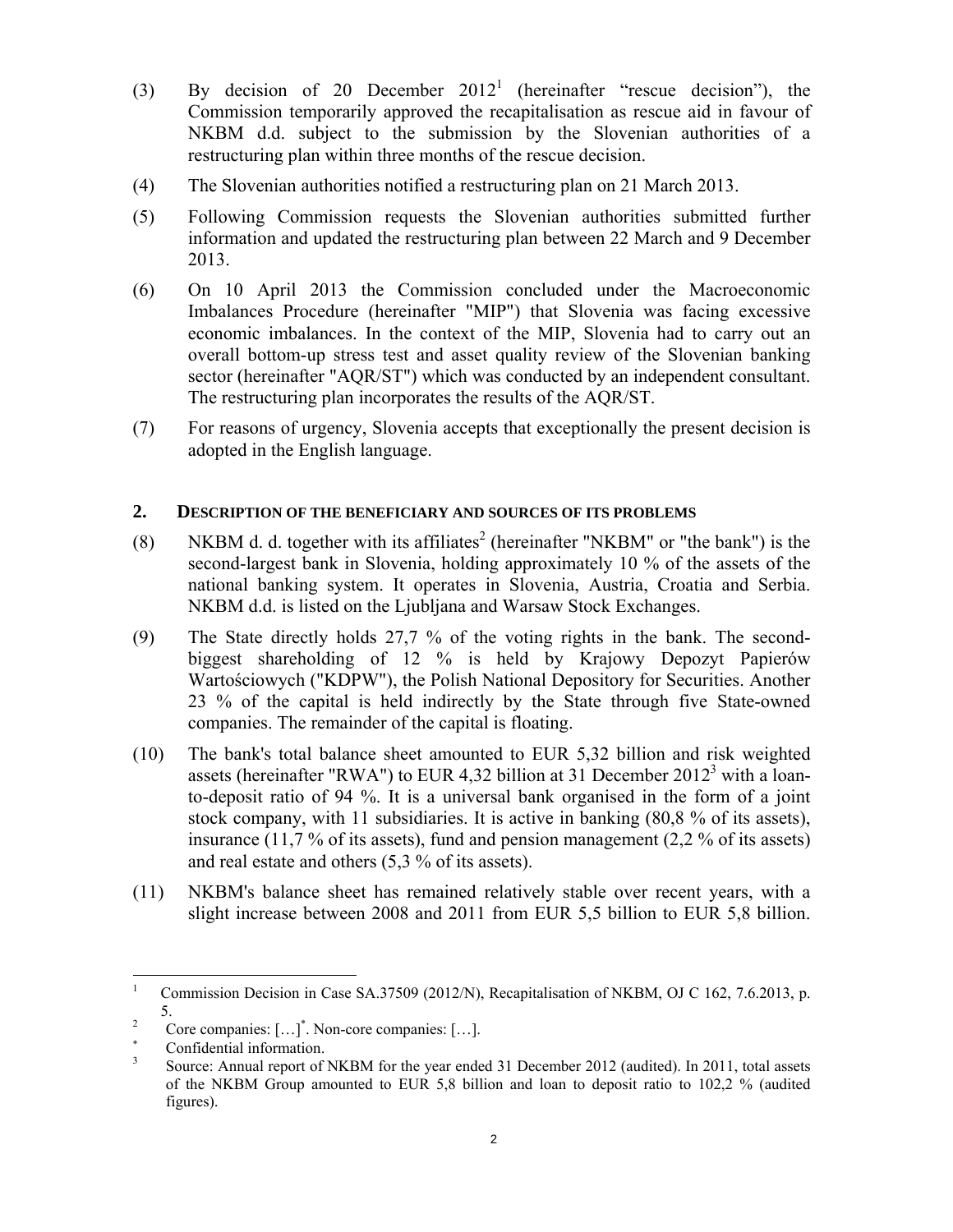The Tier 1 equity of the bank under the EU Capital Requirements Regulation<sup>4</sup> (hereinafter "CRR") amounted to EUR 353 million on 31 December 2012.

- (12) The bank was profitable in the period 2008-2010, with average profits before tax of EUR 19,3 million and an average return on equity (hereinafter "RoE") before tax of 4,7 %. In 2011 and 2012 NKBM generated losses of EUR 80 million and EUR 211 million respectively, while the loan portfolio of NKBM gradually deteriorated in that period, recording an increase in non-performing loans (hereinafter "NPLs") from EUR 607 million in the second quarter of 2011 to EUR 911 million in the third quarter of 2012. That poor performance occurred in the context of considerable capital pressure due to the deterioration of its asset portfolio quality, higher capital ratios required by the regulator and expected by investors, and reduced availability of capital and of debt (and in particular of wholesale funding).
- (13) The results of the AQR/ST disclosed on 13 December 2013 showed that NKBM had a capital shortfall of EUR 1 055 million under the adverse scenario and EUR 887 million in the base case for the time horizon (2013-2015) of that exercise.

### **3. THE AID MEASURES**

- (14) NKBM has already received a State recapitalisation of EUR 100 million (hereinafter "first recapitalisation") in the form of a hybrid loan facility (i.e. contingent convertible instruments, hereinafter "CoCos"). That measure was temporarily approved by the rescue decision on 20 December 2012.
- (15) Slovenia intends to implement two further measures in favour of NKBM as part of its restructuring plan:

(i) a State recapitalisation of EUR 870 million (hereinafter "second recapitalisation"); and

 (ii) a transfer of impaired assets amounting to EUR 1 149 million (gross exposure) to the State Bank Asset Management Company (hereinafter "BAMC") established in 2013.

#### **3.1. First recapitalisation of NKBM**

(16) The failure of NKBM to meet the regulatory capital requirements triggered the need for a rescue recapitalisation in December 2012. In the absence of a private investor solution, Slovenia injected EUR 100 million in NKBM in the form of CoCos qualifying as a CT1 capital instrument under the latest requirements set forth by the European Banking Authority (hereinafter "EBA"). The detailed description of the terms of the CoCos was provided in the rescue decision<sup>5</sup>.

 $\frac{1}{4}$  Regulation (EU) No 575/2013 of the European Parliament and of the Council of 26 June 2013 on prudential requirements for credit institutions and investment firms and amending Regulation (EU) No 648/2012, OJ L 176, 27.06.2013, p. 1

In particular see recitals (15) to (17) of the rescue decision.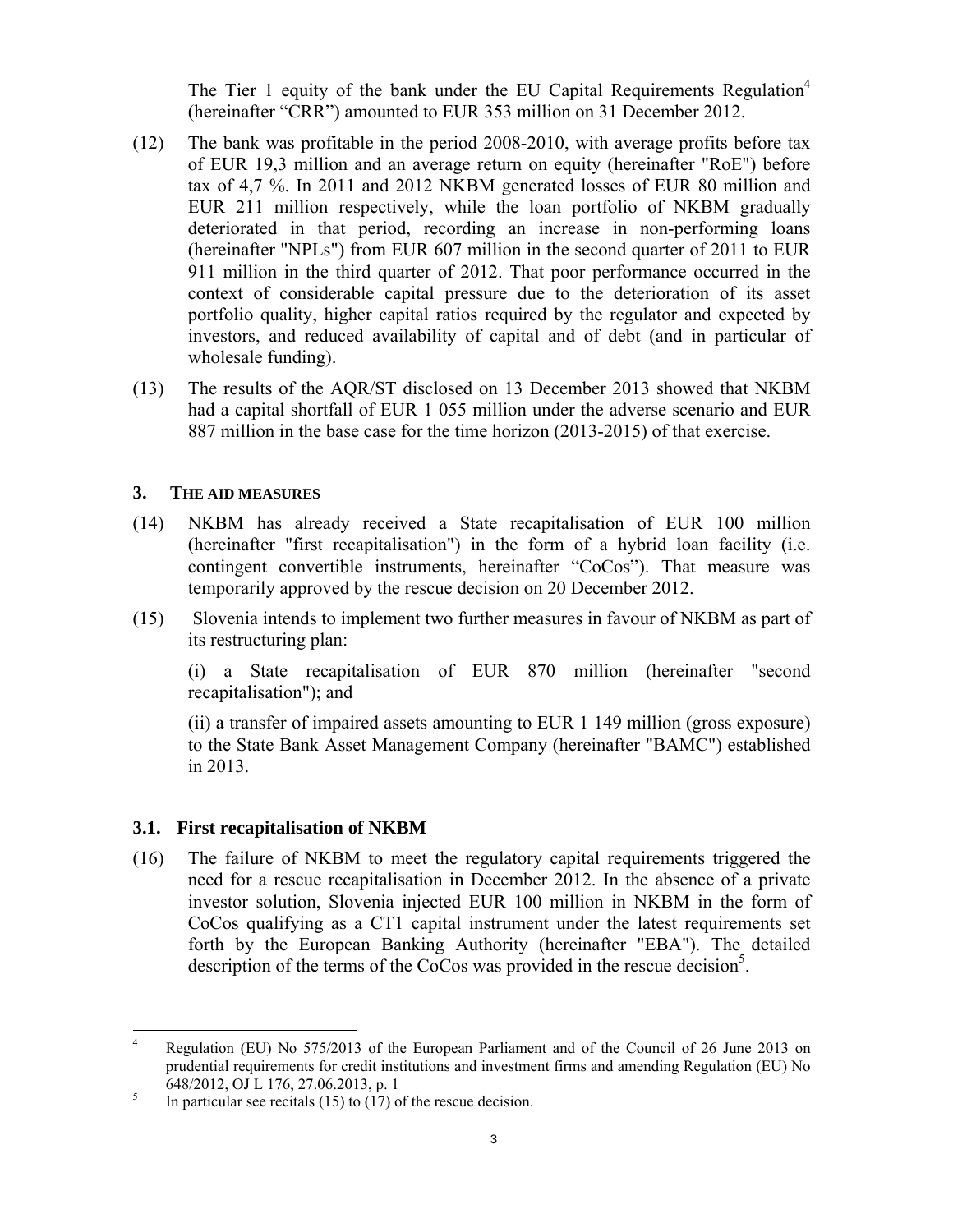(17) The CoCos were converted into shares of NKBM on 18 April 2013 in accordance with the CoCos Agreement dated 31 December 2012 (the relevant trigger event materialised in March 2013), and interests on the CoCos were also converted into NKBM shares. As a result the share capital of NKBM was increased by an in-kind contribution resulting from that conversion. All of the newly issued shares were subscribed by Slovenia. The rights and entitlements attached to new shares are the same as those of all other ordinary registered shares of NKBM.

## **3.2. Second recapitalisation of NKBM**

- (18) Following the results of the AQR/ST and given the content of the restructuring plan (including the divestment of assets and the transfer of some impaired assets and loans to the BAMC), NKBM d.d. still needs an additional recapitalisation of EUR 870 million to return to viability.
- (19) That second recapitalisation is designed to address the expected losses of the bank, ensuring that NKBM will respect its capital requirements throughout the restructuring period even if the adverse scenario materialises.
- (20) The additional capital is provided by the State in the form of government bonds and cash.

### **3.3. Transfer of impaired assets to the BAMC**

- (21) The Stability of Banks Act, which came into force in December 2012, provides a framework for issuing guarantees to fund the transfer of legacy assets from banks to the BAMC, or to a special purpose vehicle. It also permits recapitalisations to address the losses of such banks resulting from the transfer of assets at their real economic value (hereinafter "REV").
- (22) In May 2013 Slovenia designed a National Reform Programme aiming at implementing the EU country-specific recommendations. That National Reform Programme envisages the transfer of non-performing assets of the three biggest Slovenian banks, including NKBM, to the BAMC. Assets to be transferred to the BAMC include: bankrupt companies, claims to be restructured, claims with real estate collateral, financial holdings and other non-performing loans.
- (23) Slovenia sent to the Commission a list of assets to be transferred from NKBM to the BAMC amounting to EUR 1 149 million (gross exposure).

#### **4. THE RESTRUCTURING PLAN AND COMMITMENTS**

- (24) The Slovenian authorities submitted a restructuring plan covering the restructuring period from 2013 until 31 December 2017.
- (25) The main pillars of the restructuring plan are a balance sheet reduction, enhanced corporate governance and risk management, a refocusing on the bank's core markets, a decrease of non-performing loans, a cost reduction programme and liquidity optimisation. The restructuring plan includes financial projections for NKBM until 31 December 2017 under a base scenario and under a stress scenario.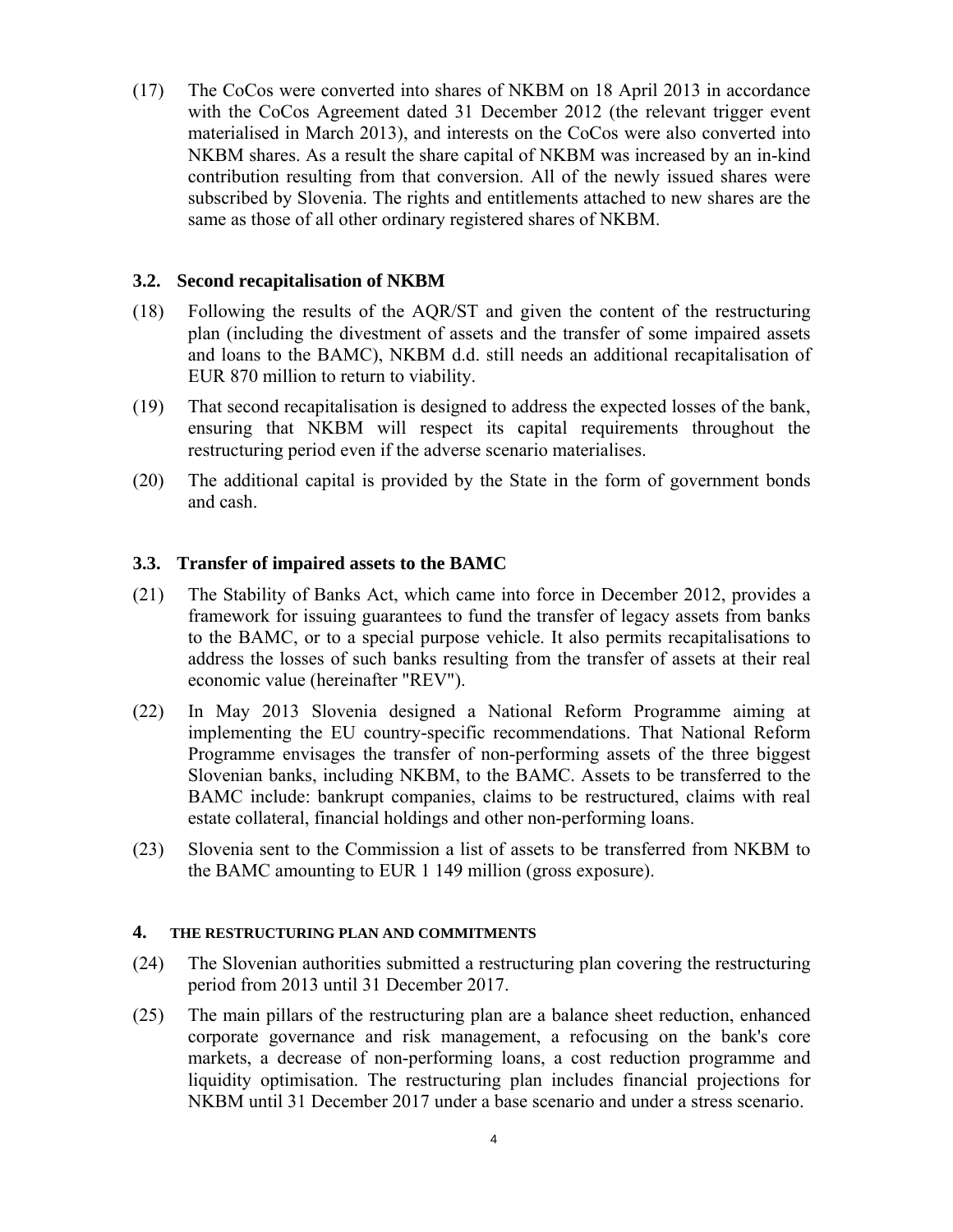(26) Slovenia provided a number of commitments set out in the Annex. In order to ensure that the commitments will be implemented, a monitoring trustee will be appointed. The activities of the monitoring trustee will apply throughout the restructuring period.

### *4.1 Return to viability in the long run*

- (27) The major issues with regard to restoring the bank's viability are (i) the implementation of up-to-date corporate governance structures and arrangements to ensure that decisions are business-oriented; and (ii) the overhaul of the bank's credit policies and risk management processes, especially in the management of credit risk.
- (28) The corporate governance changes listed in detail in the Annex will be implemented, within three months after the date of adoption of this Decision, in accordance with the EU Capital Requirements Directive  $\delta$  and Slovenian domestic legislation. The resulting changes to the bylaws and internal rules of NKBM seek to ensure that the management board of NKBM will have the sole powers and responsibilities for managing the day-to-day business of NKBM independently and in the sole interest of the bank. As a result, the arm's length principle will apply to the relationship between the bank and its shareholders, in particular the Republic of Slovenia. In that respect Slovenia commits not to intervene in the appointment of supervisory board members and executives other than through the exercise of its shareholder rights under ordinary Slovenian corporate law. Two-thirds of the seats and voting rights on the supervisory board and its committees will be allocated to independent experts. NKBM will put in place an independent and objective internal audit function. NKBM will follow a prudent and sound business policy geared towards sustainability while implementing the planned measures. NKBM will further review its incentive and remuneration policies in order to ensure that they do not encourage unreasonable risk-taking, are geared towards long-term and sustainable goals, and are transparent and compliant with the EBA Guidelines on remuneration policies and practices of 10 December 2010. The total remuneration to any board member and employee performing special work will be capped, until 31 December 2017, in line with the relevant rules set forth in the 2013 Banking Communication<sup>7</sup>. As a result until 31 December 2017 such remuneration will not exceed the higher of 15 times the national average salary in Slovenia or 10 times the average salary of NKBM, whichever is higher.
- (29) NKBM will overhaul its internal pricing and risk management processes by implementing a number of rules and measures listed in detail in the Annex. In particular, as a matter of principle, pricing for new loans will be considered adequate if the new loan contributes to achieving a positive RoE of at least [5-10]

 6 Directive 2013/36/EU of the European Parliament and of the Council of 26 June 2013 on access to the activity of credit institutions and the prudential supervision of credit institutions and investment firms, amending Directive 2002/87/EC and repealing Directives 2006/48/EC and 2006/49/EC, OJ L 176,  $27.6.2013$ , p. 338.

Communication from the Commission on the application, from 1 August 2013, of State aid rules to support measures in favour of banks in the context of the financial crisis ('Banking Communication'), OJ C 216, 30.7.2013, p. 1.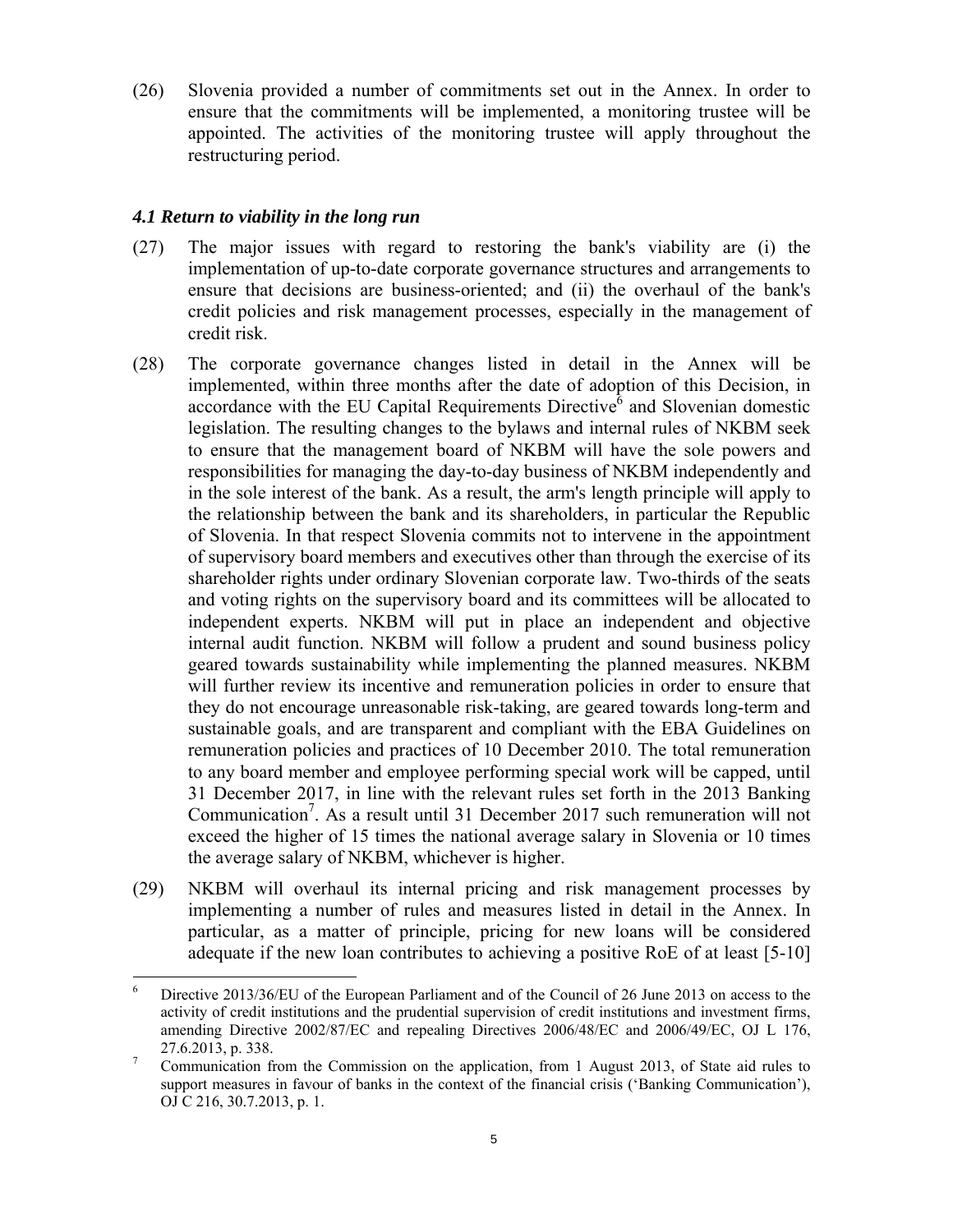% in [...], [5-10] % in [...], [5-10] % in [...] and [10-20] % in [...] on each client relationship, under the terms further specified in the Annex.

- (30) NKBM's future strategy is to focus its business on its core markets of retail and corporate banking activities, fund and pension saving management, and on the provision of banking services and products to Slovenian households and companies. In that respect, the restructuring plan provides for a significant reduction of NKBM's non-core business which encompasses the sale of subsidiaries and insurance activities<sup>8</sup>, as well as the winding-down of [...]. As part of the NKBM's business strategy to primarily refocusing on its traditional core businesses, lending in Croatia and Austria and the provision of new credit to corporate clients abroad are considered, for the time being, as non-core businesses and will be discontinued.
- (31) The restructuring of the core banking business includes the active management of NPLs with the objective of significantly reducing their overall amount, maximising their recovery value and limiting their loss given defaults (hereinafter "LGD"). Measures foreseen in the restructuring plan with that objective include the transfer of a portfolio of impaired assets including essentially non-performing loans to the BAMC in the context of an impaired assets measure. The transfer value of the assets will be equal to or below their REV as determined by the Commission with support of external experts in compliance with the State aid rules set forth in the Impaired Assets Communication<sup>9</sup>.
- (32) In addition, NKBM will reduce its market presence by reducing the number of branches of NKBM d.d. on a stand-alone basis and of Credy Banka (from [100- 150] at 31 December 2012 to [100-150] at 31 December […]).
- (33) In addition to the State aid received in December 2012, the restructuring plan envisages a second recapitalisation. That second recapitalisation will immediately improve the capital adequacy of NKBM by increasing its Tier 1 ratio under the "CRR" to 16,83 % by 31 December 2013. It will also address the bank's expected losses, therefore ensuring that NKBM will respect its capital requirements throughout the restructuring period.
- (34) NKBM is also planning a far-reaching cost-control and cost-reduction programme. NKBM's operating costs amounted to EUR 119,5 million in 2012 at group level. NKBM will reduce its operating costs at group level (excluded one-off extraordinary costs having non-recurrent nature, i.e. restructuring expenses) to achieve either a cost-to-income ratio below 55 % or, in case the cost-to-income ratio is above 55 %, a reduction of the same operating costs to EUR [100-150] million by 31 December 2014, EUR [100-150] million by 31 December 2015, EUR [100-150] million by 31 December 2016 and to EUR [100-150] million by 31 December 2017.
- (35) As a result of the restructuring plan, and in particular the transfer of impaired assets to the BAMC, NKBM's RWA will decrease from EUR 4,32 billion at 31

 $\overline{a}$ 

<sup>8</sup> In particular the sale of the 51 % stake of NKBM in Zavarovalnica Maribor a major player in the Slovenian insurance market had been already implemented in December 2012.<br>Slowenian from the Commission on the treatment of impaired assets in

Communication from the Commission on the treatment of impaired assets in the Community banking sector, OJ C 7272, 26.03.2009, p. 1.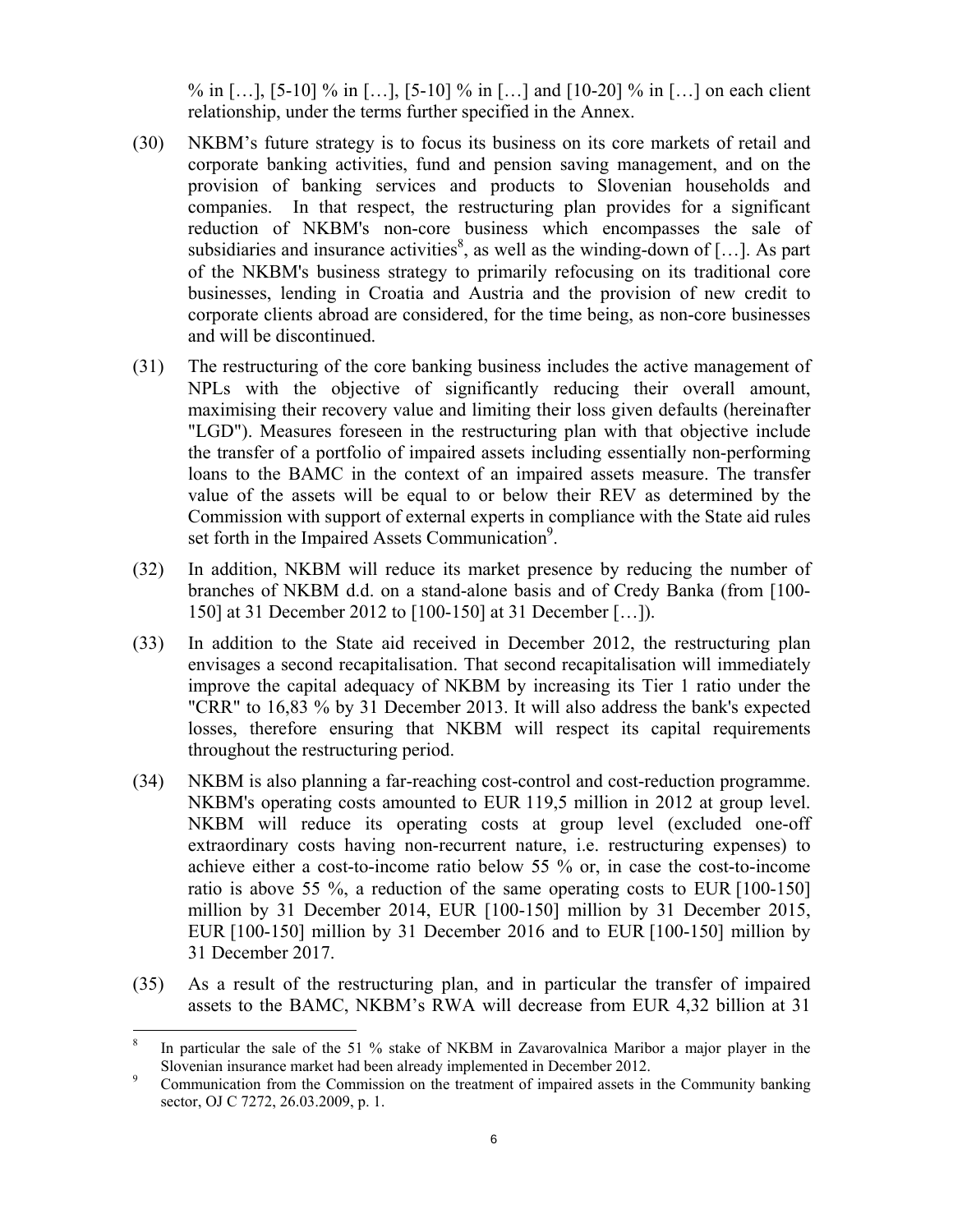December 2012 to EUR [0-5] billion at 31 December […]. Total assets will decrease from EUR 5,32 billion at 31 December 2012 to EUR [0-5] billion at 31 December [...].

- <span id="page-6-0"></span>(36) At 31 December 2017 NKBM plans to achieve a RoE after tax of [5-10] %. That RoE is calculated on an amount of capital maintained at a level appropriate to sustain a stress situation in line with result of the AQR/ST and so well above the regulatory minimum. The restructuring plan provides financial projections over the period 2013-2017 pointing to a Tier 1 ratio of [20-30] % under the "CRR" at 31 December 2017 which is still well above the regulatory minimum in line with the result of the AQR/ST. The financial projections included in the restructuring plan do not [take in](#page-7-0)to account the effects of the capital repayment mechanism described in recital (43) which is designed to prevent a build-up of excess capital in NKBM. NKBM's net income will amount to EUR [30-40] million in 2017.
- (37) Finally, Slovenia has committed to fully divest its shareholding in NKBM by […]. If the State shareholding in NKBM is not fully sold by that date […].

## *4.2 Burden-sharing measures*

- (38) The restructuring plan provides for a coupon ban, dividend ban and profit distribution ban applicable throughout the duration of the restructuring plan, until 31 December 2017. Those measures will cease to apply from […] if the State's shareholding in NKBM has been fully divested by […].
- (39) NKBM's existing shareholders were already been severely diluted as a result of the first recapitalisation in December 2012. NKBM's remaining subordinated securities amount to EUR 64 million. The results of the AQR/ST revealed that the bank has suffered huge capital losses and that in the absence of the first and the second recapitalisations the bank would have a negative equity. Slovenia commits that before any State aid (i.e. the second recapitalisation and the transfer of impaired assets to the BAMC) is granted NKBM will write-down in full its shareholders' equity and outstanding subordinated debts. As a result the State will become the sole shareholder of NKBM, compared to the 27,7 % of shares it held before the first recapitalisation in December 2012.
- (40) Slovenia commits to divest or wind down [...] businesses<sup>10</sup> [...] representing a total book value of […].
- (41) The restructuring plan and the commitments also provide for restrictions to be applied, until 31 December 2017, to the total remuneration of any board member and employee performing special work which are in line with points (37) to (39) of the 2013 Banking Communication.
- (42) Any possible recapitalisation by NKBM of its subsidiaries via equity injections will be subscribed at (i) a 25 % discount to the share price (after adjustment for the "dilution effect" quantified using generally accepted market techniques<sup>11</sup>) immediately prior to the announcement of the capital injection, or (ii) the lowest

 $10$  $\begin{bmatrix} 10 \\ 11 \end{bmatrix}$  [...].

<sup>11</sup> For example by using the theoretical ex-rights price (hereinafter "TERP").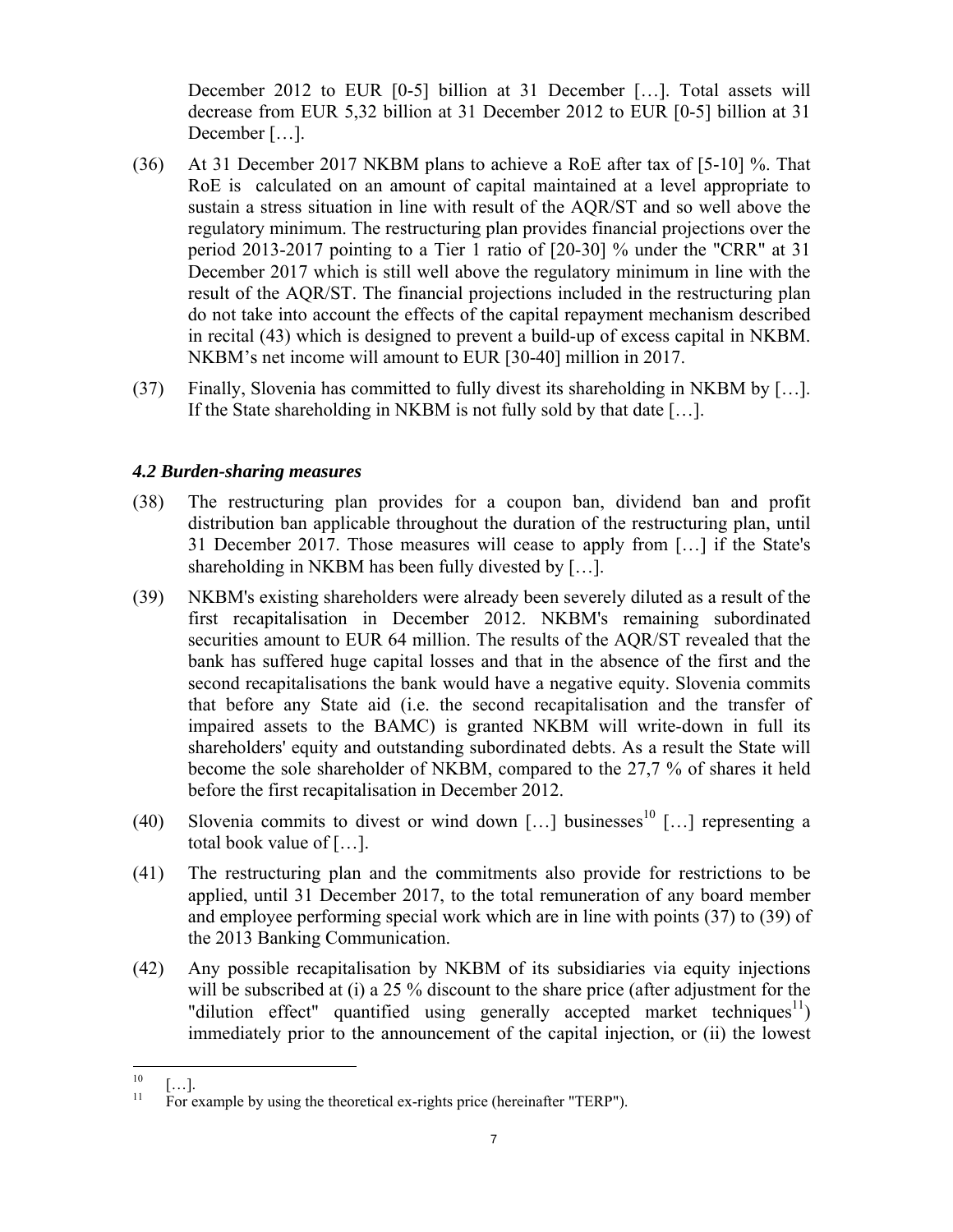price at which other shareholders of those subsidiaries contribute to the recapitalisation. For non-listed entities, the market value of the shares will be established using an appropriate and generally accepted market-based valuation methodology. If any such capital injection takes the form of hybrids instruments, those instruments will contain an alternative coupon satisfaction mechanism and a provision determining the conversion rate of the hybrid instruments into equity capital at the 25 % discount to the TERP (established in an analogical fashion to the case of equity injection).

- <span id="page-7-0"></span>(43) A capital repayment mechanism and dividend ban will be also in place prohibiting NKBM to pay dividends for the fiscal years 2013 and 2014 and requiring NKBM to pay dividend disbursements in 2015, 2016 and  $2017^{12}$ . In particular for the fiscal years 2015 and 2016, NKBM will pay the lower amount of (i) 50 % of the excess capital above the applicable regulatory capital requirement under Union and Slovenian law (including pillar 1 and 2) plus a capital buffer of 100 basis points, or (ii) the net income for the relevant year. For the fiscal year 2017, NKBM will pay the lower amount of (i) 100 % of the excess capital above the applicable regulatory capital requirement under Union and Slovenian law (including pillars 1 and 2) plus a capital buffer of 100 basis points; or (ii) the net income for the relevant year. Notwithstanding that dividend ban, NKBM d. d. and its affiliates<sup>13</sup> may pay out dividends to their shareholders if NKBM d.d. is – directly or indirectly – the majority shareholder and all external shareholders combined hold less than 15 % of shares and voting rights in the relevant company<sup>14</sup>.
- (44) The coupon ban applies only to capital instruments outstanding at the time of the present Decision, unless those payments stem from a legal obligation, and encompass also a commitment not call or buy back those instruments without prior approval of the Commission. Nevertheless, the coupon ban does not apply to newly issued capital instruments (meaning instruments issued after the adoption by the present Decision), provided any payment of coupons on such newly issued capital instruments will not create a legal obligation to make any coupon payments on NKBM's securities existing at the moment of the adoption of the present Decision.

### *4.3 Distortion of competition measures*

- (45) In order to limit distortions of competition, NKBM plans to reduce its business activities in Slovenia. NKBM will reduce its group balance sheet total from approximately EUR 5,32 billion in 2012 to EUR 4,98 billion by 31 December 2017.
- (46) NKBM's commitments include the divestment and orderly winding-down of […] participations and subsidiaries […]. Those divestments include the sale of […].

 $12$ 12 The NKBM's financial projections included in the restructuring plan do not take into account the

effects of that capital repayment mechanism.<br>
Core companies:  $[\dots]$ . Non-core companies:  $[\dots]$ .<br>
<sup>14</sup> That restriction does not apply to KBM Infonded.

That restriction does not apply to KBM Infond d.o.o.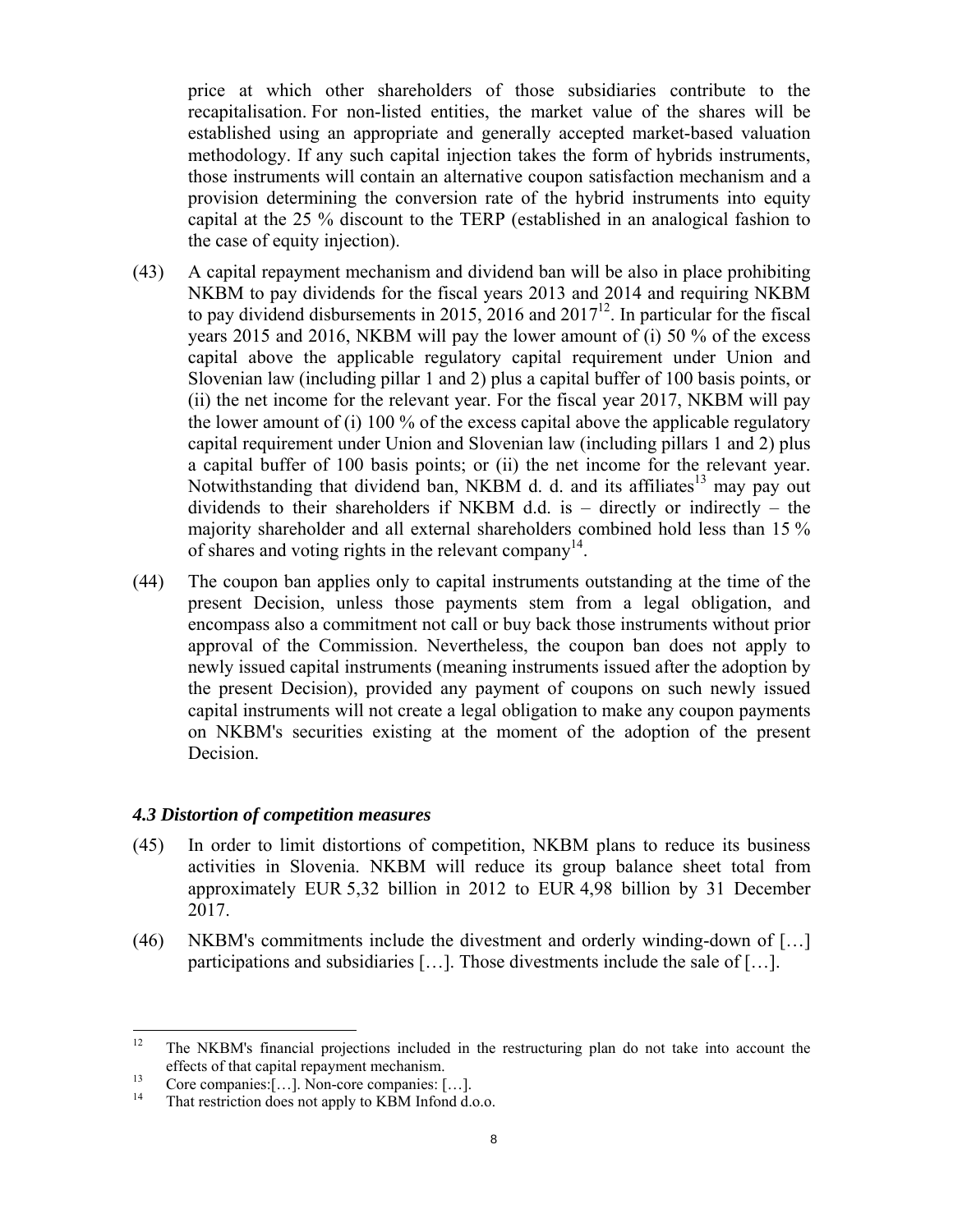- (47) NKBM will reduce its market presence by reducing the number of branches of NKBM d.d. on a stand-alone basis and of Credy Banka (from [100-150] at 31 December 2012 to [100-150] at 31 December […]).
- (48) NKBM will reduce its credit activities by ensuring that its RWA will be reduced from EUR 4,32 billion at 31 December 2012 to EUR [0-5] billion at 31 December […].
- (49) Until 31 December […] NKBM will refrain from undertaking, either directly or indirectly, any type of new […] business. NKBM will comply with a coupon ban, an acquisition ban and a ban on advertising and aggressive commercial practices.
- <span id="page-8-0"></span>(50) A capital repayment mechanism will also be in place requiring NKBM to pay dividend disbursements in 2015, 2016 and 2017 under the terms and conditions described in recital (43). That mechanism will prevent NKBM from benefitting from excessive capital resources in the pursuit of its business. Without prejudice to the competences of the Bank of Slovenia as banking supervisor of NKBM, the dividend disbursement shall be suspended if it would endanger the solvency position of the bank in the following years.

## *4.4 Description of the impaired assets measure*

- *a. Objective*
- (51) NKBM will benefit from an impaired asset measure by transferring a portfolio of impaired assets to the BAMC. The aim of that measure is to remove uncertainty about the future value of its most problematic asset portfolio and ensure that NKBM will concentrate on the implementation of the restructuring plan.
	- *b. Set up and characteristics*
- (52) Slovenia established the BAMC to support the stability of the banking sector. The overall objective of the BAMC is the management and orderly divestment of the assets it receives, maximising their recovery. In pursuing that activity, the BAMC contributes to the restructuring of the financial system, while minimising the use of public funds and avoiding market distortions as much as possible.
- (53) The BAMC may acquire or cover risks, in particular from assets, securities, derivatives, rights and obligations from approved loans or guarantees with the associated collateral. The BAMC will pay NKBM the established transfer value with State-guaranteed debt securities issued by the BAMC. The transfer value of the assets transferred to the BAMC will be equal to or below their REV established by the Commission's experts in line with the State aid rules.
	- *c. Scope of the transfer of impaired assets and loans*
- (54) The Slovenian authorities have submitted a list of non-performing assets selected for the transfer to the BAMC by NKBM. The list mainly contains defaulted loans to corporate clients, particularly in the construction and real estate sectors. The list encompasses claims against [200-300] clients of NKBM d.d. (gross exposure EUR [900-1 000] million as of [...]) and against [10-20] clients of NKBM's subsidiaries PBS d.d. (Slovenia) and Adria Bank AG (Austria) (total gross value of EUR [30-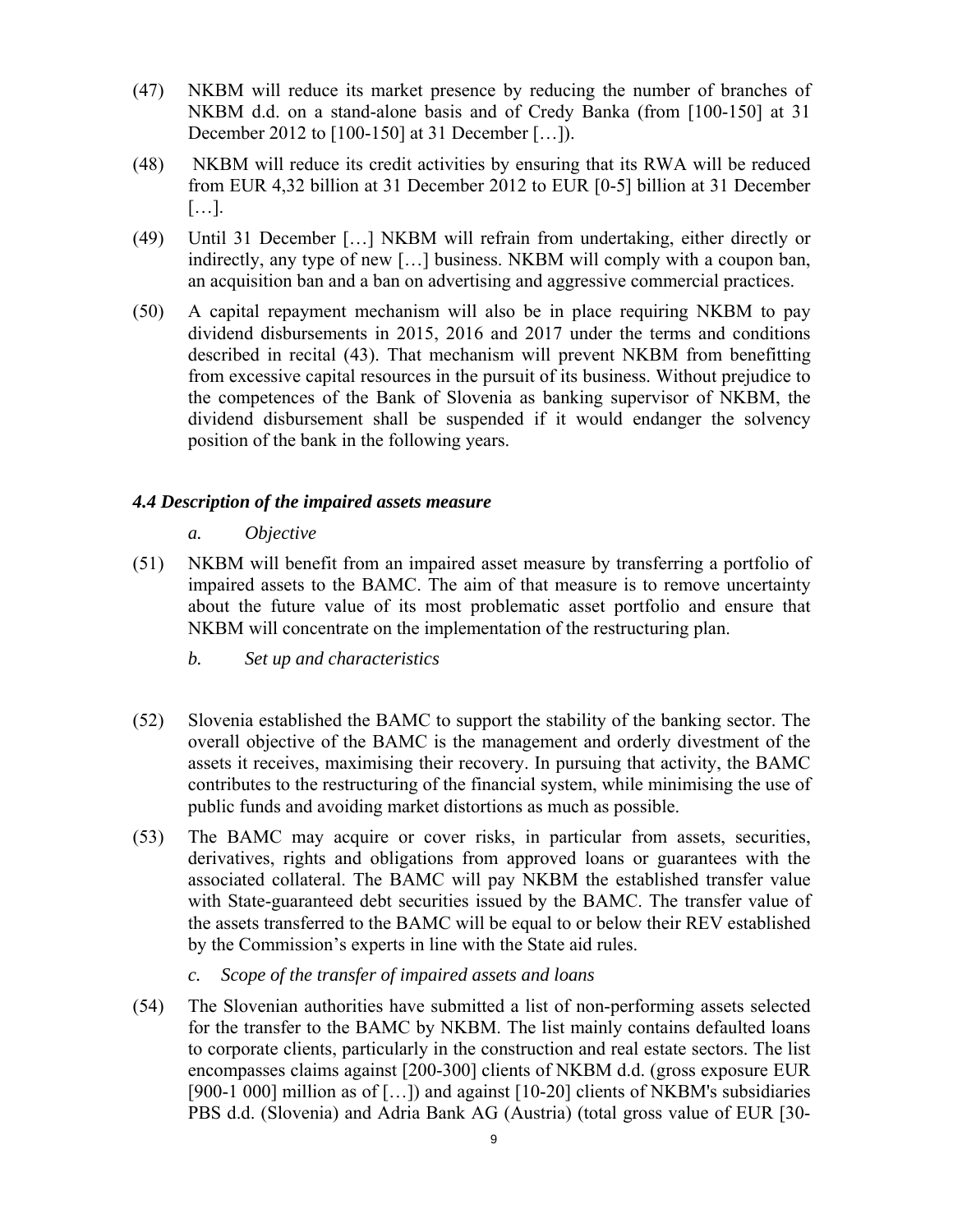40] million). Further, it includes [40-50] exposures to real estate held by NKBM's subsidiaries: […] (total gross value of EUR [100-150] million). Finally, it includes [10-20] equity exposures held by NKBM (carrying value EUR [20-30] million). The size of the total portfolio to be transferred by NKBM is EUR [1 000-1 500] million.

(55) As a result of the asset transfer, the RWA of NKBM will be reduced by EUR [600- 650] million. Those figures are an estimate based on the situation of those assets as of  $[\ldots]$ .

# *d. Independent expert advice for the Commission*

- (56) The Commission has conducted an assessment of the portfolio with the assistance of external experts. The analysis was supported by the preliminary findings from the AQR/ST performed by the AQR consultant appointed by Slovenia.
	- *e. The transfer value*
- (57) The transfer value of the assets of NKBM, as assessed initially by Slovenia, amounts to EUR [650-700] million, which is equal to [50-60] % of the gross book value of those assets. Slovenia committed that the transfer value of the assets transferred to the BAMC will be equal to or below their REV established by the Commission's experts in line with the State aid rules.
- (58) As regards the portfolio, the experts of the Commission have computed stressed expected losses to arrive at the REV of the portfolio, which is in line with case practice. As nearly all loan exposures selected for transfer to the BAMC are in default, the analysis focused on determining the value of underlying collateral and the difficulty in effecting the recovery. The experts concluded that the REV of the portfolio is [30-40] % of the outstanding notional value and amounts to EUR [400- 450] million.
	- *f. Market price*
- (59) The Commission's experts also determined the current market value of the portfolio selected for transfer to the BAMC. They concluded that the best estimate in the current market conditions is [20-30] % of the gross exposure, i.e. EUR [200- 250] million.

## **5 POSITION OF SLOVENIA**

(60) Slovenia agrees that the first recapitalisation, the second recapitalisation and the transfer of impaired assets to the BAMC constitute State aid measures in favour of NKBM within the meaning of Article 107(1) TFEU. Further Slovenia is of the view that those measures are compatible with the internal market under Article 107(3)(b) TFEU.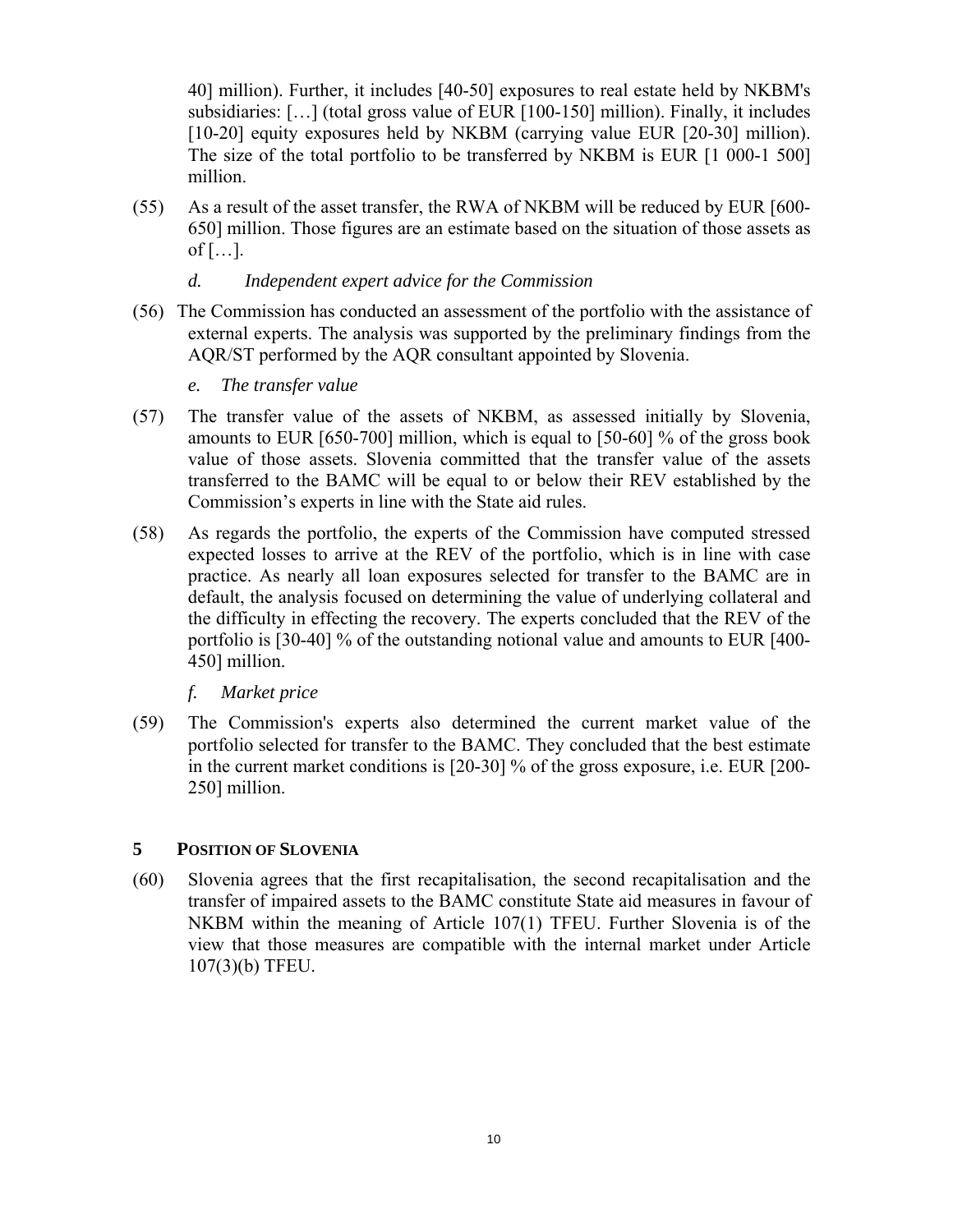- (61) Slovenia argues that the restructuring plan complies with all conditions set forth in the Restructuring Communication<sup>15</sup> supplemented by the 2013 Banking Communication.
- (62) In particular, Slovenia is of the opinion that the restructuring plan ensures the restoration of NKBM's long-term viability without reliance on State resources, provides sufficient own contribution to the restructuring costs and limits competition distortions. In order to ensure prudent decision-making processes in the managing of the bank's activities Slovenia has provided specific commitments to strengthen its corporate governance arrangements and structure.
- (63) The commitments provided by Slovenia are set out in the Annex to this Decision. In order to ensure that the commitments will be implemented, a monitoring trustee will be appointed. Further, Slovenia has committed that if its shareholding in NKBM is not fully divested by 31 December 2016, a divestiture trustee will be appointed having the exclusive mandate to sell the State's shareholding in NKBM (or the remainder thereof) by 31 December 2017 at no minimum price.

### **6 ASSESSMENT**

### **6.1 Existence and amount of State Aid**

- (64) The Commission has concluded in the rescue decision that the first recapitalisation of NKBM had constituted State aid<sup>16</sup>, which was not disputed by Slovenia. Therefore in this section the Commission will assess only whether the two new measures (i.e. the second recapitalisation of NKBM and the transfer of impaired assets to the BAMC) constitute State aid.
- (65) Article 107(1) TFEU provides that any aid granted by a Member State or through State resources in any form whatsoever which distorts or threatens to distort competition by favouring certain undertakings is, insofar as it affects trade between Member States, incompatible with the internal market.
- (66) As the second recapitalisation will be provided directly by Slovenia, the Commission concludes that the measure stems from State resources.
- (67) The second recapitalisation allows NKBM to obtain capital in a financial and economic crisis situation where due to the high uncertainty surrounding Slovenian banking sector it would be impossible to find such capital on the market. Therefore, the Commission considers that the second recapitalisation would not have been provided by a market economy investor. The second recapitalisation must therefore be regarded as providing an advantage to NKBM. Moreover, that advantage is selective since it only benefits one bank.
- (68) Given that NKBM is and will be active in the financial sector, which is open to intense international competition, any advantage from State resources to the bank has the potential to affect intra-Union trade and to distort competition. The second

<sup>15</sup> 15 Commission's Communication of 23 July 2009 on the return to viability and the assessment of restructuring measures in the financial sector in the current crisis under the State aid rules, OJ C 195, 19.8.2009, p. 9.<br><sup>16</sup> See recitals  $(24) - (27)$  of the rescue decision.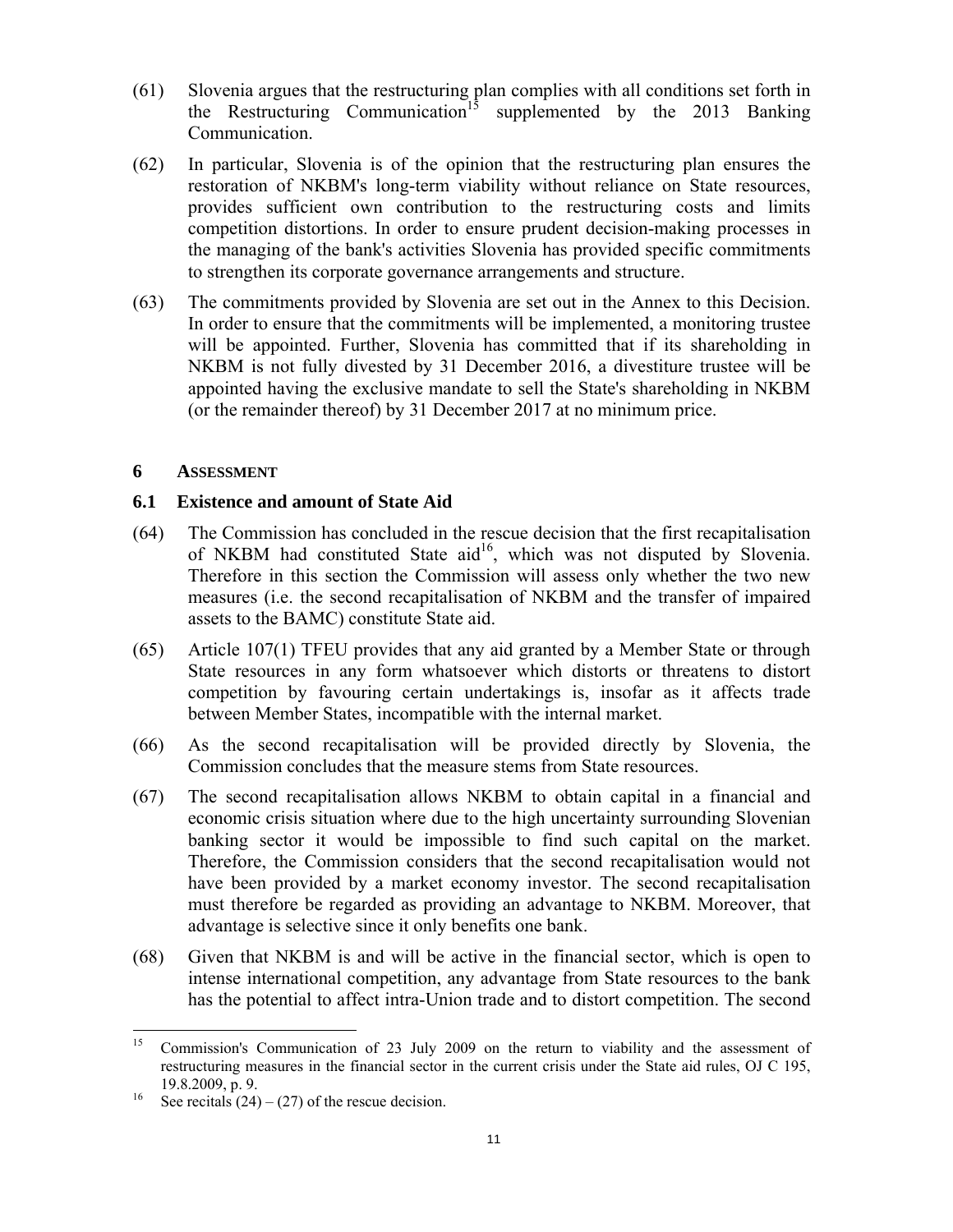recapitalisation therefore constitutes State aid within the meaning of Article 107(1) TFEU.

- (69) The aid element in the second recapitalisation amounts to EUR 870 million.
- (70) As regards the transfer of impaired assets to the BAMC, the Commission considers that the measure involves State resources. Slovenia created the BAMC to support banking sector stability, helping troubled banks to transfer their risky assets off their balance sheet at a price over current market value. Those transfers of impaired assets from NKBM to the BAMC will limit the loss the bank would otherwise need to take in order to clean up its balance sheet and implement its restructuring plan.
- (71) In order to assess the existence of aid in the transfer of assets to the BAMC, the Commission's experts have independently determined the current market value of the portfolio to be transferred as well as the REV, which at the same time will constitute the price at which the assets will be transferred. As the transfer value of the portfolio is higher than the current market value, the measure constitutes an advantage to NKBM.
- (72) That advantage strengthens NKMB's position compared to that of its competitors. The measure must therefore be regarded as liable to distort competition and affect trade between Member States, given that NKBM is and will be active in the financial sector, which is open to intense international competition.
- (73) As regards the aid amount in the transfer of impaired assets to the BAMC it should be noted that footnote 2 to point 20(a) of the Impaired Assets Communication defines the aid amount in an asset relief measure as the difference between the transfer value of the assets (normally based on their REV) and the market price. As regards NKBM, the transfer price is EUR [400-450] million, while the market price is estimated at EUR [200-250] million. The aid granted to NKBM as a result of the transfer of impaired assets to the BAMC amounts to EUR 195 million.
- (74) As a result, the total aid granted to NKBM both in 2012 and 2013 as a result of the first recapitalisation of EUR 100 million, the second recapitalisation of EUR 870 million and the transfer of impaired assets to the BAMC (resulting in an aid of EUR 195 million) amounts to EUR 1 165 million, representing [30-40] % of NKBM's RWA as of 31 December […].

# **6.2 Compatibility of the aid**

## **6.2.1. Legal basis for the compatibility assessment**

(75) Article 107(3)(b) TFEU empowers the Commission to find that aid is compatible with the internal market if it is intended "to remedy a serious disturbance in the economy of a Member State". The Commission has acknowledged that the global financial crisis can create a serious disturbance in the economy of a Member State and that measures supporting banks are apt to remedy that disturbance. This has been successively detailed and developed in the six Crisis Communications<sup>17</sup> as

 $17\,$ 17 Communication on the application of State aid rules to measures taken in relation to financial institutions in the context of the current global financial crisis ("2008 Banking Communication"), OJ C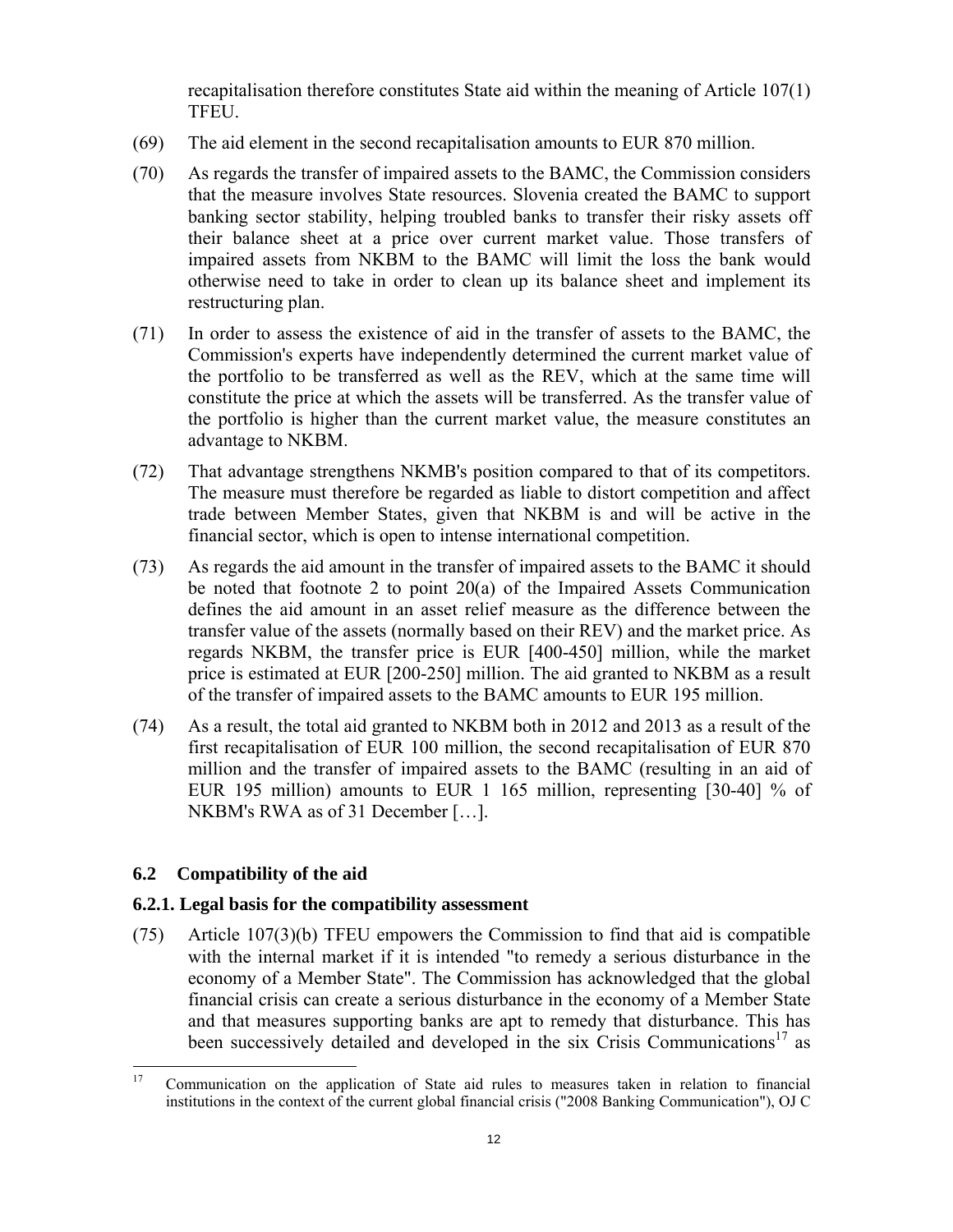well as in the 2013 Banking Communication. The 2013 Banking Communication applies to State aid measures notified from 1 August 2013 onwards. In NKBM's case, Slovenia has notified additional State aid in the form of a second recapitalisation and asset relief after measure after that date. As a result the provisions of the 2013 Banking Communication apply to the compatibility assessment of NKBM's restructuring plan.

(76) The Commission's various approvals of the measures undertaken by the Slovenian authorities to combat the financial crisis<sup>18</sup> confirm the presence of a serious disturbance in the Slovenian economy. Therefore, the legal basis for the compatibility assessment of all the measures covered by the restructuring plan (namely the first recapitalisation, the second recapitalisation and the transfer of impaired assets to the BAMC) is Article 107(3)(b) TFEU.

### **6.2.2. Compatibility assessment**

- (77) As regards the compatibility of the specific features of the measure comprised of the transfer of impaired assets to the BAMC, the Commission assesses that measure with regard to the Impaired Assets Communication as adapted by the 2013 Banking Communication.
- (78) As regards the compatibility of the first and second recapitalisations provided to NKBM and the transfer of assets to the BAMC, they constitute restructuring aid to NKBM. The Commission assesses that aid on the basis of the restructuring plan examined in the light of the Restructuring Communication as supplemented by the 2013 Banking Communication.

# **6.2.3. Compatibility with the Impaired Assets Communication as adapted and complemented by the 2013 Banking Communication**

(79) It is necessary to assess the compatibility of the transfer of impaired assets to the BAMC on the basis of the Impaired Assets Communication as adapted and complemented by the 2013 Banking Communication. The Impaired Assets Communication defines impaired asset relief as any measure which "free[s] the beneficiary bank from (or compensate[s] for) the need to register either a loss or a reserve for a possible loss on its impaired assets and/or free regulatory capital for other uses" and sets out criteria for the compatibility of such measures with the

 <sup>270, 25.10.2008,</sup> p. 8; Communication on the recapitalisation of financial institutions in the current financial crisis: limitation of aid to the minimum necessary and safeguards against undue distortions of competition ("Recapitalisation Communication"), OJ C 10, 15.1.2009, p. 2; the Impaired Assets Communication; the Restructuring Communication; Communication from the Commission on the application, from 1 January 2011, of State aid rules to support measures in favour of financial institutions in the context of the financial crisis ("2010 Prolongation Communication"), OJ C 329, 7.12.2010, p. 7 and Communication from the Commission on the application, from 1 January 2012, of State aid rules to support measures in favour of financial institutions in the context of the financial crisis ("2011 Prolongation Communication), OJ C 356, 6.12.2011, p. 7.<br><sup>18</sup> See e.g. Rescue recapitalisation in favour of NLB SA.32261 (2011/N), OJ C 189, 29.06.2011, p. 2;

Second recapitalisation of NLB and Restructuring of NLB SA.34937 (2011/N) SA.33229 (2012/N), OJ C 361, 22.11.2012, p. 18; Recapitalisation of NKBM SA.35709, OJ C 162, 07.06.2013,p. 5.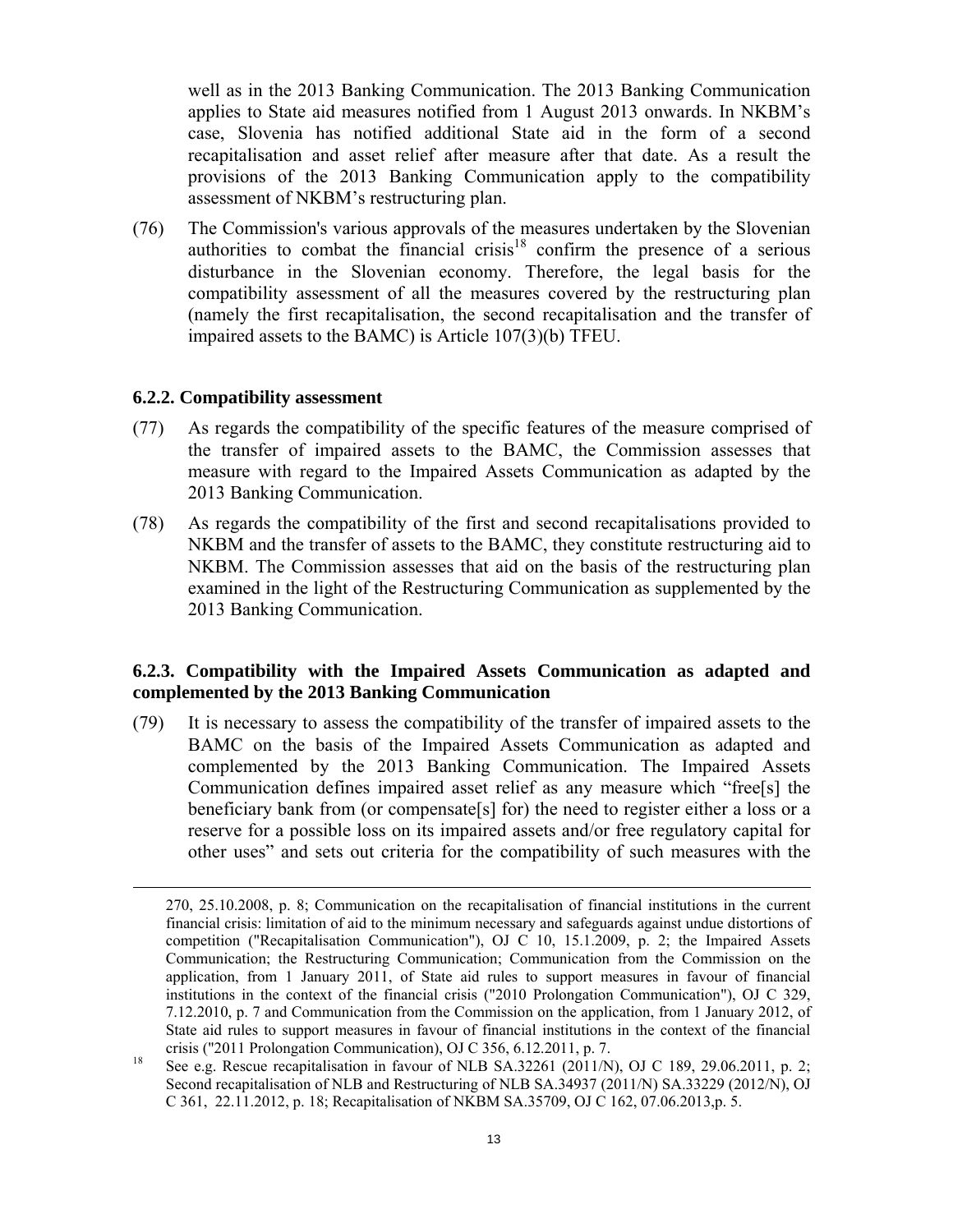internal market. Those criteria comprise: (i) the eligibility of the assets; (ii) transparency and disclosure of impairments; (iii) the management of the assets; (iv) the correct and consistent approach to valuation; and (v) the appropriateness of the remuneration and burden-sharing.

*Eligibility of assets* 

- (80) As regards the eligibility of the assets, section 5.4 of the Impaired Assets Communication indicates that asset relief requires a clear identification of impaired assets and that certain limits apply in relation to eligibility to ensure compatibility.
- (81) The Impaired Assets Communication however further sets out that a balance needs to be found between meeting the objective of immediate financial stability and the need to ensure the return to normal market functioning, which would plead in favour of flexibility when identifying classes of assets. In particular, whilst the Impaired Assets Communication cites as eligible assets those that have triggered the financial crisis (the Impaired Assets Communication explicitly refers to US mortgage-backed securities), it also allows for the possibility to "extend eligibility to well-defined categories of assets corresponding to a systemic threat upon due justification, without quantitative restrictions".
- (82) As regards the present case, the impaired assets measure is targeted at nonperforming assets mostly related to defaulted loans to corporate clients, particularly from the construction and real estate sectors. Those sectors were at the core of NKBM's difficulties with significant portfolios of non-performing loans. The portfolio to be transferred accounts for EUR [450-500] million of impairments booked by NKBM d.d. as 31 July 2013. Those assets are therefore in line with the eligibility criteria of the Impaired Assets Communication.

*Transparency and disclosure* 

- (83) As regards transparency and disclosure, section 5.1 of the Impaired Assets Communication requires full ex-ante transparency and disclosure of impairments by eligible banks on the assets which will be covered by the asset relief measures, based on an adequate valuation, certified by recognised independent experts and validated by the relevant supervisory authority. The Impaired Assets Communication requires that disclosure and valuation should take place prior to government intervention.
- (84) As regards the impaired assets measure of NKBM, the Commission notes that independent consultants have been engaged by Slovenia to review the quality of assets in the context of the system-wide AQR exercise and that the valuation of the assets has been performed by the Bank of Slovenia. A stress test was also disclosed on 10 May 2013 by the Bank of Slovenia, indicating the capital impacts of the transfer of assets from the three main Slovenian banks to the BAMC. The asset classes to be transferred have been clearly identified in the submission of 5 July 2013 and updated with several submissions, most recently on 29 November 2013. Slovenia has thus provided sufficient transparency and disclosure on the entirety of NKBM's impaired assets to be transferred to the BAMC.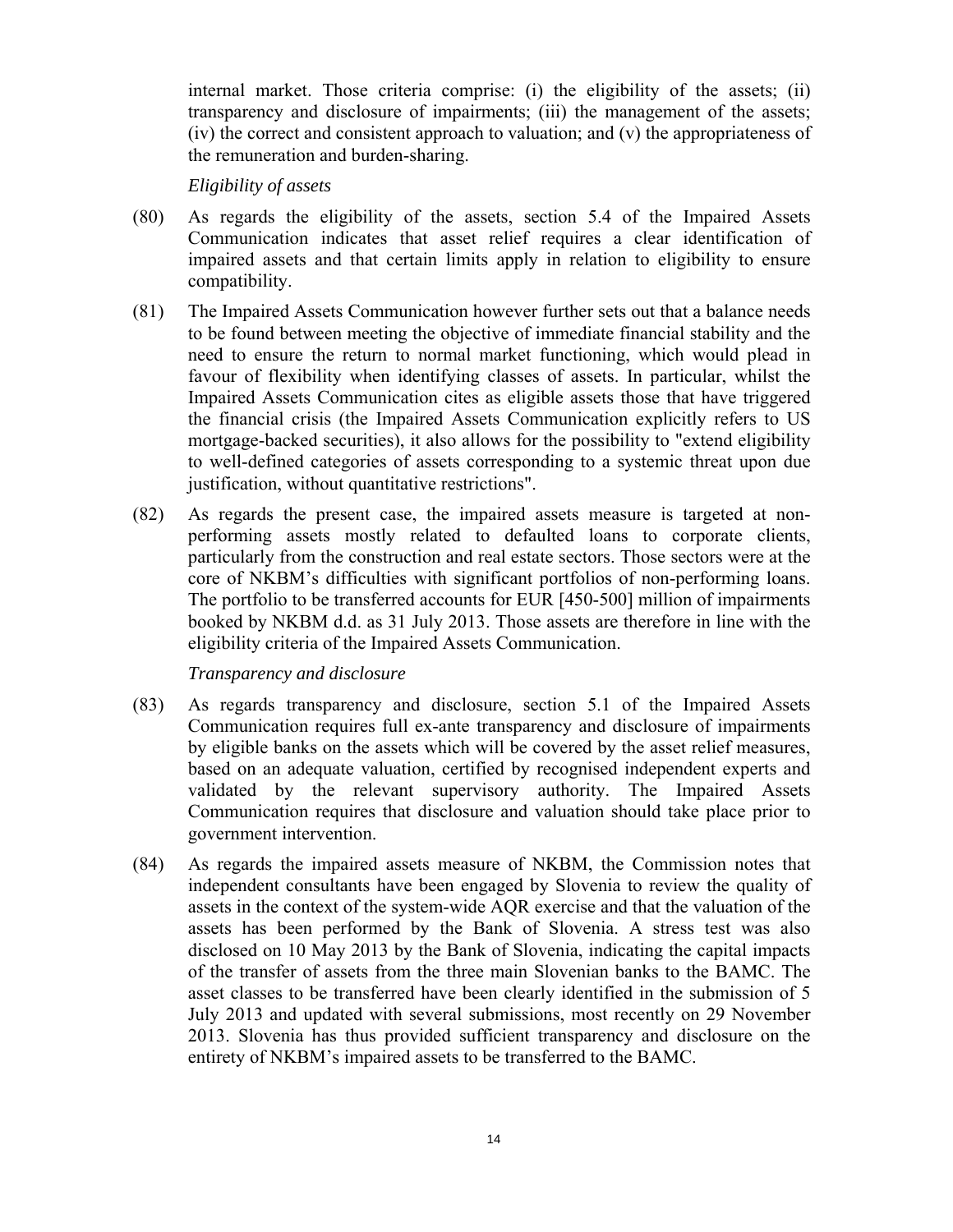### *Management of the assets*

- (85) As regards the management of assets, section 5.6 of the Impaired Assets Communication stipulates the necessity of ensuring a clear functional and organisational separation between the beneficiary bank and its assets, notably as to their management, staff and clientele. The Communication provides in that respect that such arrangements should allow the bank to focus on the restoration of viability and to prevent possible conflicts of interest.
- (86) The assets will be managed by the BAMC, which is fully independent from NKBM. It can therefore be concluded that the separate asset management is in line with the requirements of Impaired Assets Communication.

### *Valuation*

- (87) Section 5.5 of the Impaired Assets Communication notes that a correct and consistent approach to valuation is of key importance to prevent undue distortions of competition. The main aim of valuation is to establish the REV of the assets. That value constitutes the benchmark level in so far as a transfer of impaired assets at that value indicates the compatibility of aid – it creates a relief effect because it is in excess of the current market value but keeps the aid amount to the minimum necessary.
- (88) The Bank of Slovenia assessed the portfolio according to the methodology defined in the BAMC bylaws. Slovenia has provided a note from the Bank of Slovenia explaining how the final transfer value of the asset transfer to the BAMC was calculated.
- (89) The Commission has scrutinized the valuation and, in particular, the underlying general methodology in order to ensure a consistent approach at Union level. For that purpose, the Commission has contracted external experts, to:

(i) provide technical support on the valuation of the portfolio to be transferred, assessing how the existing materials submitted by NKBM could be used to assess the REV;

(ii) estimate the REV and current market value of the portfolio earmarked to be transferred.

- (90) With the support provided by the external experts the Commission assessed the REV of the portfolio.
- (91) The Commission concludes that the REV of the portfolio is EUR [400-450] million and current market value EUR [200-250] million. The commitments provide for a transfer of the assets to the BAMC at their REV.
- (92) Therefore the amount of aid is the difference between the transfer value and the market value, i.e. EUR 195 million.

 *Burden-sharing and remuneration* 

(93) As regards burden-sharing, section 5.2 of the Impaired Assets Communication repeats the general principle that banks ought to bear the losses associated with impaired assets to the maximum extent so as to ensure equivalent shareholder responsibility and burden-sharing. Thus, the assets should be transferred at a price that matches or remains below their REV.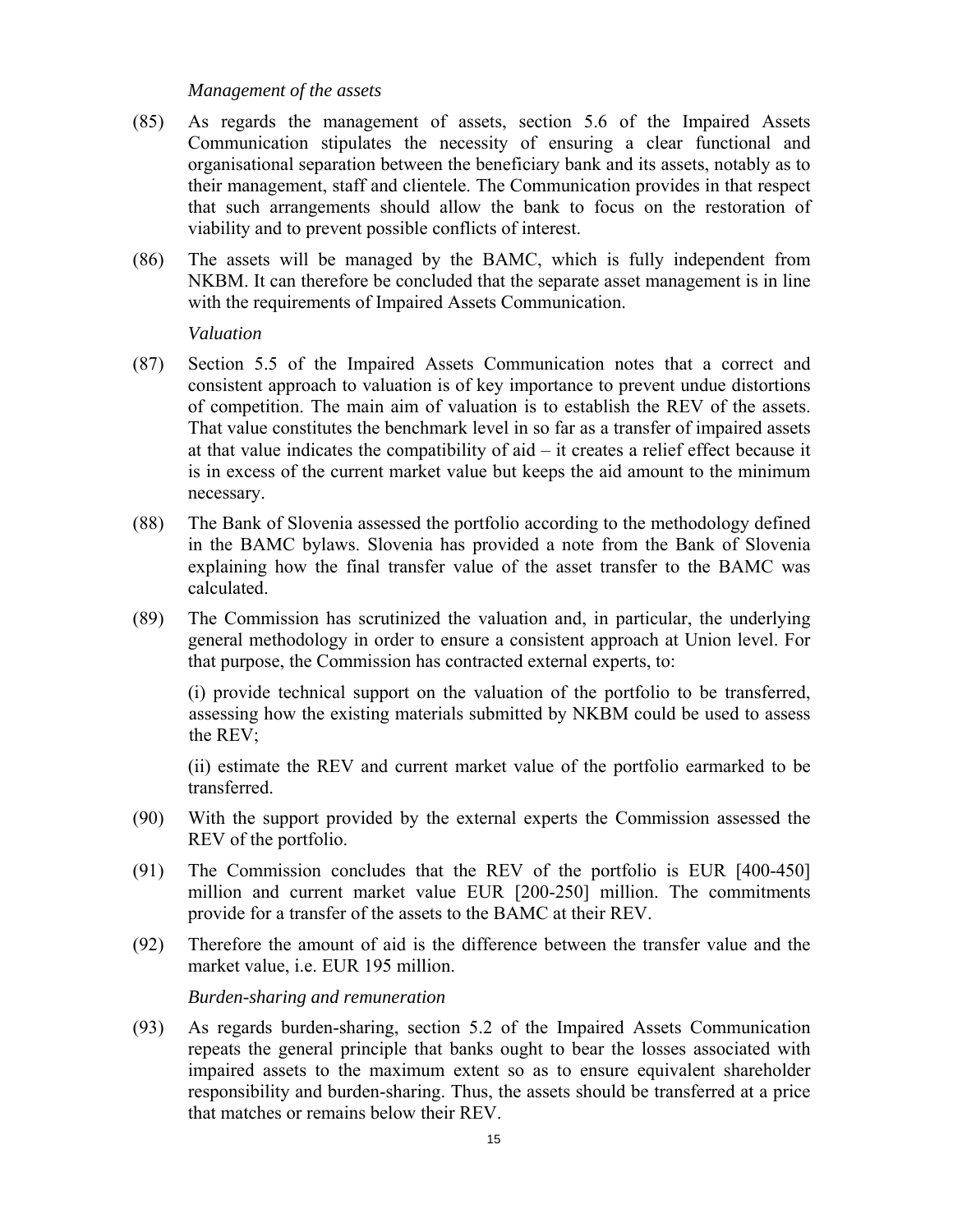(94) As Slovenia undertakes to transfer the impaired assets of NKBM at a price not higher than the REV established by the Commission and its external experts, the Commission considers that the pricing proposed by Slovenia ensures sufficient burden-sharing and is therefore in line with the Impaired Assets Communication.

*Conclusion on the impaired assets measure* 

(95) In light of the above, the Commission considers that the transfer of impaired assets to the BAMC meets all the conditions and requirements of the Impaired Assets Communication as adapted and complemented by the 2013 Banking Communication.

## **6.2.4. Compatibility with the Restructuring Communication supplemented by the 2013 Banking Communication.**

- (96) According to point (31) of the 2013 Banking Communication, any restructuring plan involving restructuring aid will, with the exception of the requirements on capital raising and burden-sharing, continue to be assessed on the basis of the Restructuring Communication.
- (97) According to the Restructuring Communication and the 2013 Banking Communication, first, the restructuring plan has to demonstrate that the restructuring process a beneficiary of State aid is undergoing is suitable to restore its long-term viability. Second, the aid amount must be limited to the minimum necessary and both shareholders and subordinated creditors must contribute to reducing the capital shortfall to the maximum extent. Third, measures need to be in place to limit distortions of competition created by artificially supporting the market power of the beneficiary and to ensure a competitive banking sector. Finally, monitoring and procedural issues need to be addressed.

*(i) Restoration of long-term viability*

- (98) As set out under the Restructuring Communication, the Member State needs to provide a comprehensive restructuring plan which demonstrates how the long-term viability of the beneficiary will be restored without State aid within a reasonable period of time, but within a maximum of five years. Long-term viability is achieved when a bank is able to compete in the marketplace for capital on its own merits in compliance with the relevant regulatory requirements. For a bank to do so, it must be able to cover all its costs and provide an appropriate return on equity, taking into account the risk profile of the bank. The return to viability should mainly derive from internal measures and be based on a credible restructuring plan.
- (99) Slovenia has submitted a restructuring plan for NKBM covering the period up to 31 December 2017 and showing a return to viability at the end of that restructuring period. The return to viability is largely based on the expected improvement in the quality of the portfolio and the reduced need for additional impairments and provisioning, as well as the cleaning up of NKBM's balance sheet resulting from the planned transfer of impaired assets to the BAMC. NKBM will also profit from an improved operational efficiency resulting from cost reduction measures and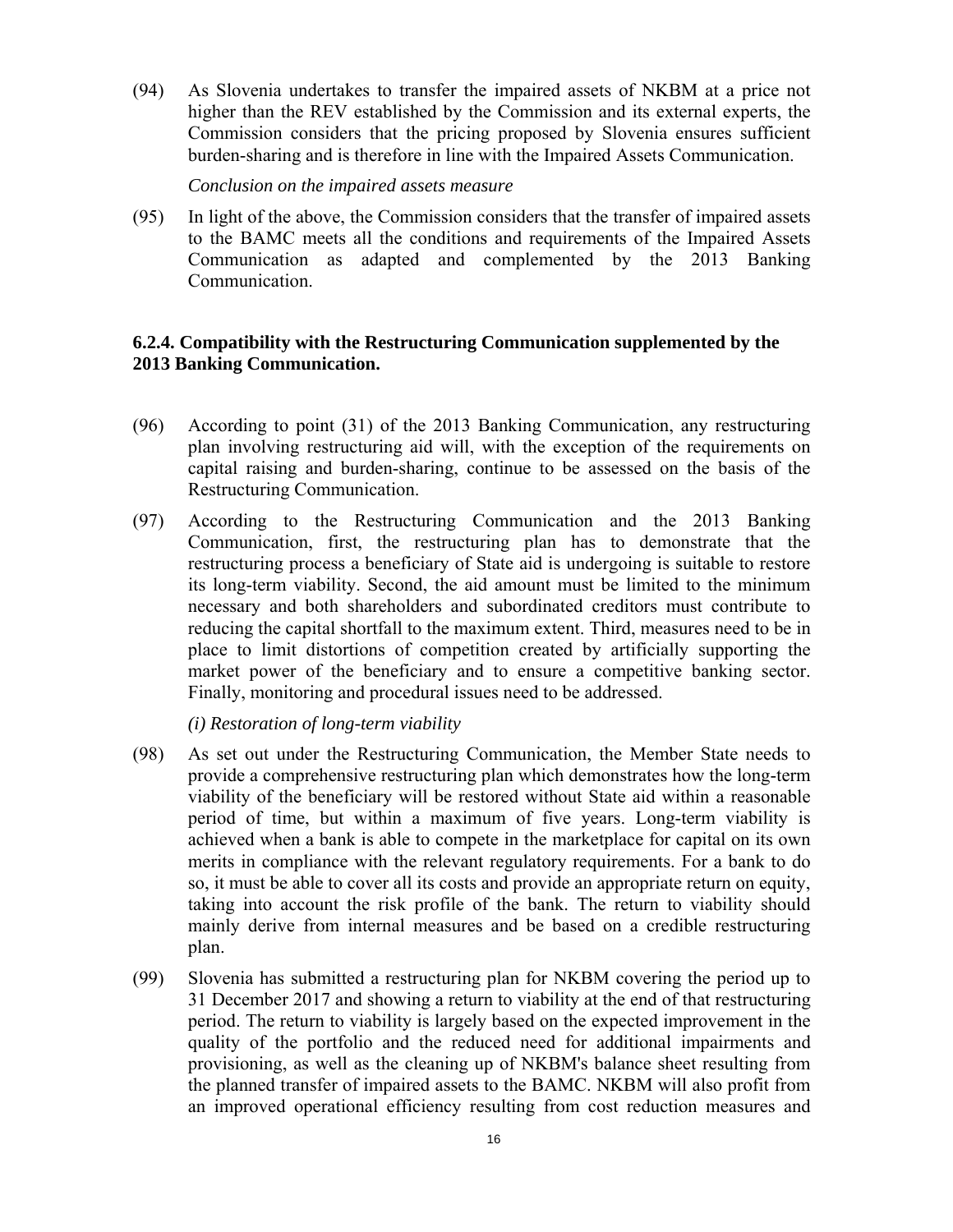stabilization of income. To ensure the bank's viability after having also taken in account the transfer of impaired assets the BAMC, the financial plan is based on the assumption of a second recapitalisation of EUR 870 million in 2013, as well as a full write-down of shareholders' equity and subordinated debt.

- (100) Point 10 of the Restructuring Communication requires that the proposed restructuring measures remedy the entity's weaknesses. The restructuring plan first explains the causes of NKBM's difficulties. The concentration of NKBM's loan portfolio in the construction, manufacturing and financial holding sectors made the bank particularly vulnerable to the crisis and generated high amounts of impairment losses. More generally, the bank was seriously affected by the increasing level of bankruptcies of small and medium-sized enterprises and corporates, and the general reduction in real estate prices that reduced the values of real estate assets directly owned by banks and of posted collateral based on real estate properties.
- (101) In addition to the general slowdown of the Slovenian economy, NKBM's performance suffered from internal factors such as weak credit and risk management procedures and weak corporate governance. NKBM granted loans to highly leveraged companies without pursuing appropriate diversification and did not introduce necessary organisational changes in good time. In addition NKBM has been involved in some cases of alleged corruption, showing weaknesses in corporate governance. Those events triggered several changes in the governing bodies of NKBM, in particular the appointment of a new President and Member of the Management Board and a new Supervisory Board in second half of 2012.
- (102) Between 2010 and 2012, the NPL ratio increased from 12 % to 23 % due to strong exposure policies to defaulting corporate clients in particular in construction, real estate and financial holdings. NKBM had losses of EUR 80 million in 2011 and EUR 211 million in 2012, thus consuming capital and bringing the Tier 1 ratio under the "CRR" below required minimum levels by 31 December 2012.
- (103) Therefore five major issues must be tackled for the return to long-term viability. First, the bank's corporate governance must be enhanced to ensure that economically justified business decisions are taken exclusively by the bank's management and that the State will not influence the day-to-day business. Second, the bank must improve its pricing policies and risk management framework so that margins are preserved and losses minimized. Third, NKBM must clean its balance sheet and reduce its exposure to problematic sectors, either through a proper provisioning and deleverage of problematic assets or through a transfer of problematic loans to the BAMC. Fourth, the bank must repair its balance sheet structure through a recapitalisation. Fifth, the bank must improve its operational efficiency to secure a sufficient level of profitability.
- *a) Strengthening the corporate government framework*
- (104) The commitments will guarantee independence of the board and management to set lending criteria. Those commitments will guarantee that the pricing of loans will be based on a pricing policy establishing minimum RoE rules for all loans, thereby limiting the possibility for the bank to lend below market price to firms as a result of external influences.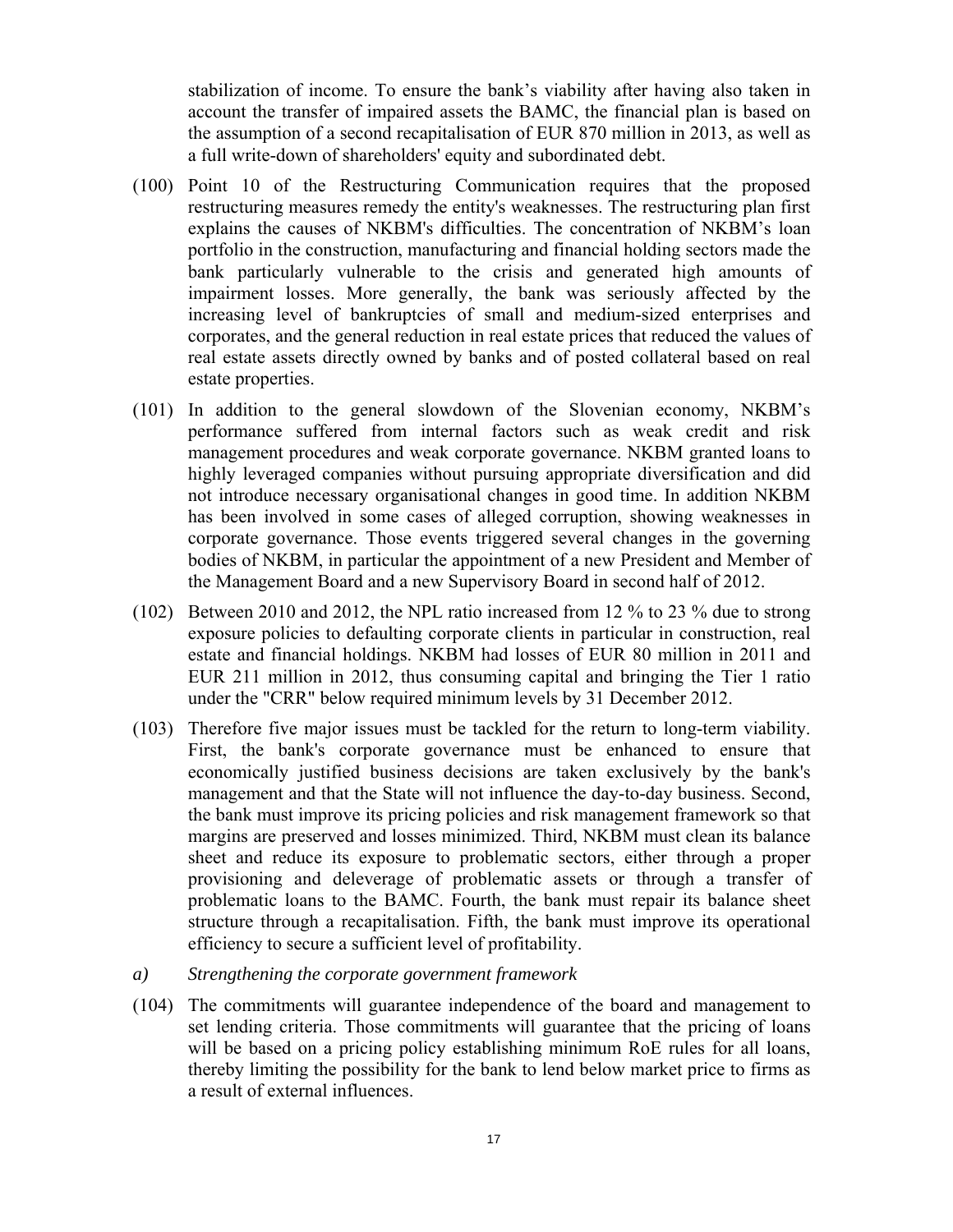- (105) The planned changes to NKBM's corporate governance appear to properly address and remedy the main weakness of NKBM's corporate governance. The commitments appear to properly address and remedy the main weakness of NKBM's corporate governance. They establish adequate safeguards to prevent conflicts of interest. They also ensure that strategy and decisions are businessoriented and are neither biased by objectives other than value maximisation nor subject to improper external influence. Planned changes to the corporate governance will make the bank less vulnerable to external influence and at the same time will introduce more market discipline through enhanced control and transparency in management decisions.
- (106) NKBM will further review its incentive and remuneration policies in order to ensure that they do not encourage unreasonable risk-taking and are geared towards long-term and sustainable goals. The total remuneration to any board member and employee performing special work will be capped, until 31 December 2017, in line with points (37) to (39) of the 2013 Banking Communication.
- (107) In addition, in line with the objective of maintaining NKBM as a profit- and business-oriented undertaking operating in the market, Slovenia has committed to fully divest its shareholding in NKBM by […]. If the State shareholding in NKBM is not fully sold by that date […].
- (108) As a result, the commitments appear to properly address and remedy the main weakness of NKBM's corporate governance. They establish adequate safeguards to prevent conflicts of interest, ensure that NKBM's strategy and decisions are business-oriented and are neither biased by objectives other than value maximisation nor subject to improper external influence. The planned changes to NKBM's organisational structure and corporate governance will make NKBM less vulnerable to potential undue influence by shareholders and at the same time will introduce more market discipline through enhanced control and transparency in management decisions. Those measures will contribute to NKBM's viability in the long term.
	- *b) Strengthening the pricing policies risk management framework*
- (109) The commitments will enhance pricing policies and risk management in particular through a number of measures aiming at protecting the best business interests of the bank. Those measures cover the training of the staff, the scoring of clients, the pricing of the new production, the control of the credit process by the credit risk department, and the review of the rating system used by the bank.
- (110) In particular the pricing of new loans will lead by 31 December 2017 to a positive RoE of at least [10-20] % on each client relationship. That pricing will be progressively phased in, starting at [5-10] % RoE on each client relationship in 2014, to reach and reaching  $[10-20]$  % in  $[...]$ .
- (111) NKBM will also refine its credit rating and client rating processes, document all restructuring decisions and include in the documentation a comparison with alternative solutions (such as execution of collateral and termination of the engagement) demonstrating that the solution which maximizes the net present value for the bank is chosen.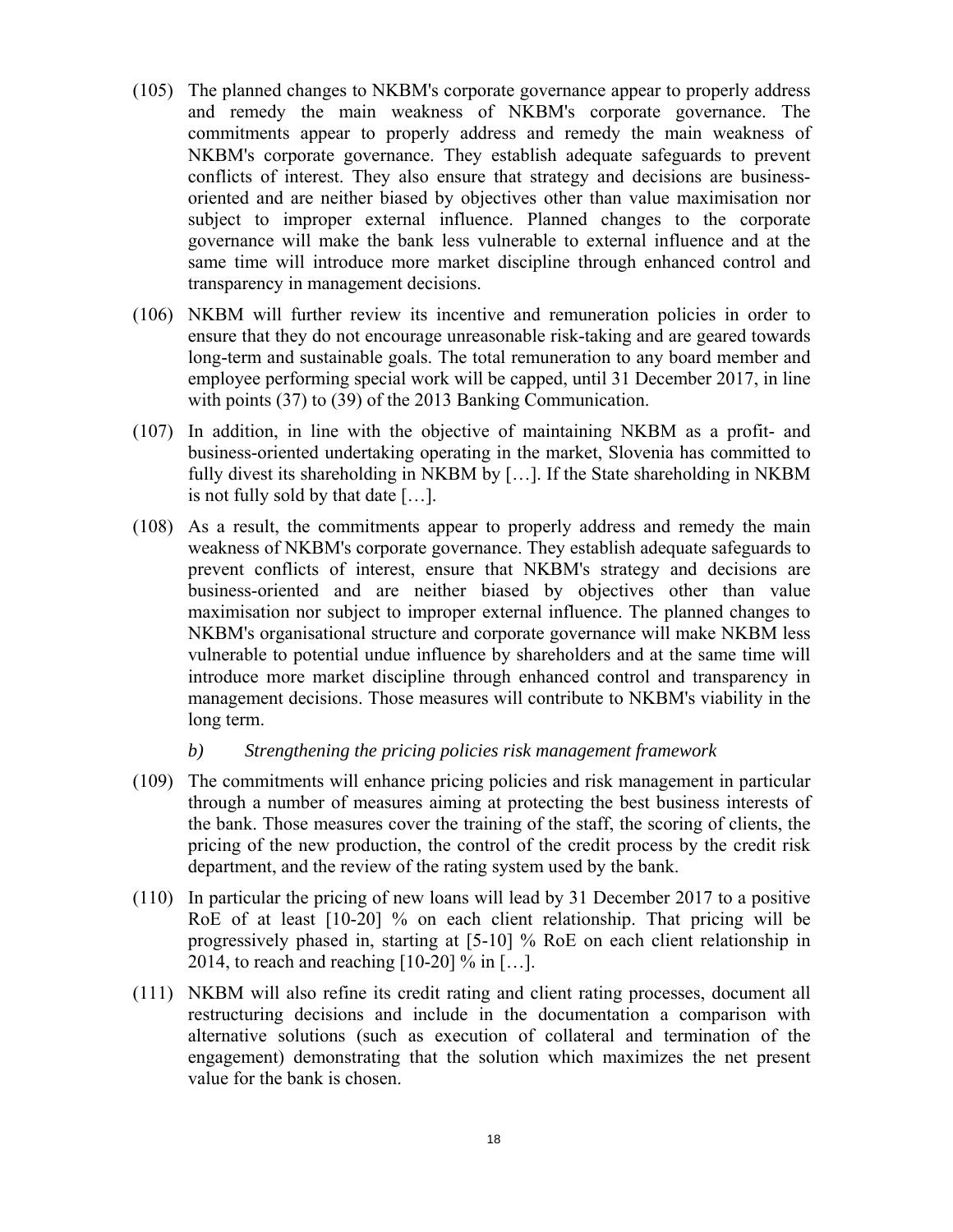- (112) The resulting improvements in NKBM's pricing policies and risk management framework is appropriate and necessary in order to implement a more rigorous credit policy on new lending and a more conservative provisioning policy. They address the weaknesses of NKBM that caused its low profitability as a result of the poor quality of its loan portfolio, an excessive level of NPLs and a high cost of credit and provisioning. By addressing those causes of weaknesses, those measures contribute to the long-term viability of NKBM.
	- *c) Rebalancing the business towards less risky activities*
- (113) Five different measures will help rebalancing the balance sheet of the bank.
- (114) First, NKBM will transfer a portfolio of impaired assets to the BAMC. The size of the portfolio transferred (gross exposure of EUR [1 000-1 500] million) will enable NKBM to focus on the management of the performing loans, while releasing resources for the workout of the remaining non-performing loans.
- (115) Second, the commitment to reduce the RWA ensures that the risk associated with credit exposures will decrease over the restructuring period and release capital resources. NKBM's RWA will be reduced from EUR 3,67 billion at 31 December 2013 to EUR [0-5] billion at 31 December […]. Under the new business model, NKBM will also introduce a stricter origination and collateral policy. NKBM will introduce new production rules for sectors and clients in order to steer the lending activity towards safe and high potential projects, while reducing the concentration per sector and per client.
- (116) Third, an AQR/ST of the Slovenian banking sector was performed during the third and fourth quarters of 2013. Its results were taken into account when assessing the static and dynamic capital needs of Slovenian banks. The restructuring plan incorporates the results of the AQR/ST.
- (117) Fourth, NKBM commits to significant divestments either in the form of a sale or orderly winding-down, representing a total book-value of EUR [500-550] million at 31 December […]. The divestments include […] activities and […] activities, as well as […]. A reduction in NKBM's foreign corporate credit portfolio is also planned through […].
- (118) That commitment underlines that NKBM's future strategy is to refocus on its core markets […]. The resulting business model will be more sustainable and less risky. The envisaged divesture and discontinuation of non-core business will also release resources that will be more efficiently used to increase the profitability of core activities.
- (119) As a result of the restructuring plan, NKBM's total assets will decrease from EUR 5,32 billion at 31 December 2012 to EUR [0-5] billion at 31 December […] and its RWA from EUR 4,32 billion at 31 December 2012 to EUR [0-5] billion at 31 December […]. Those measures will contribute to rebalancing the risk profile and balance sheet of NKBM, so also improving its capital adequacy.
	- *d) Repairing the balance sheet structure*
- (120) Through the first recapitalisation NKBM already received State aid of EUR 100 million in the form of CoCos.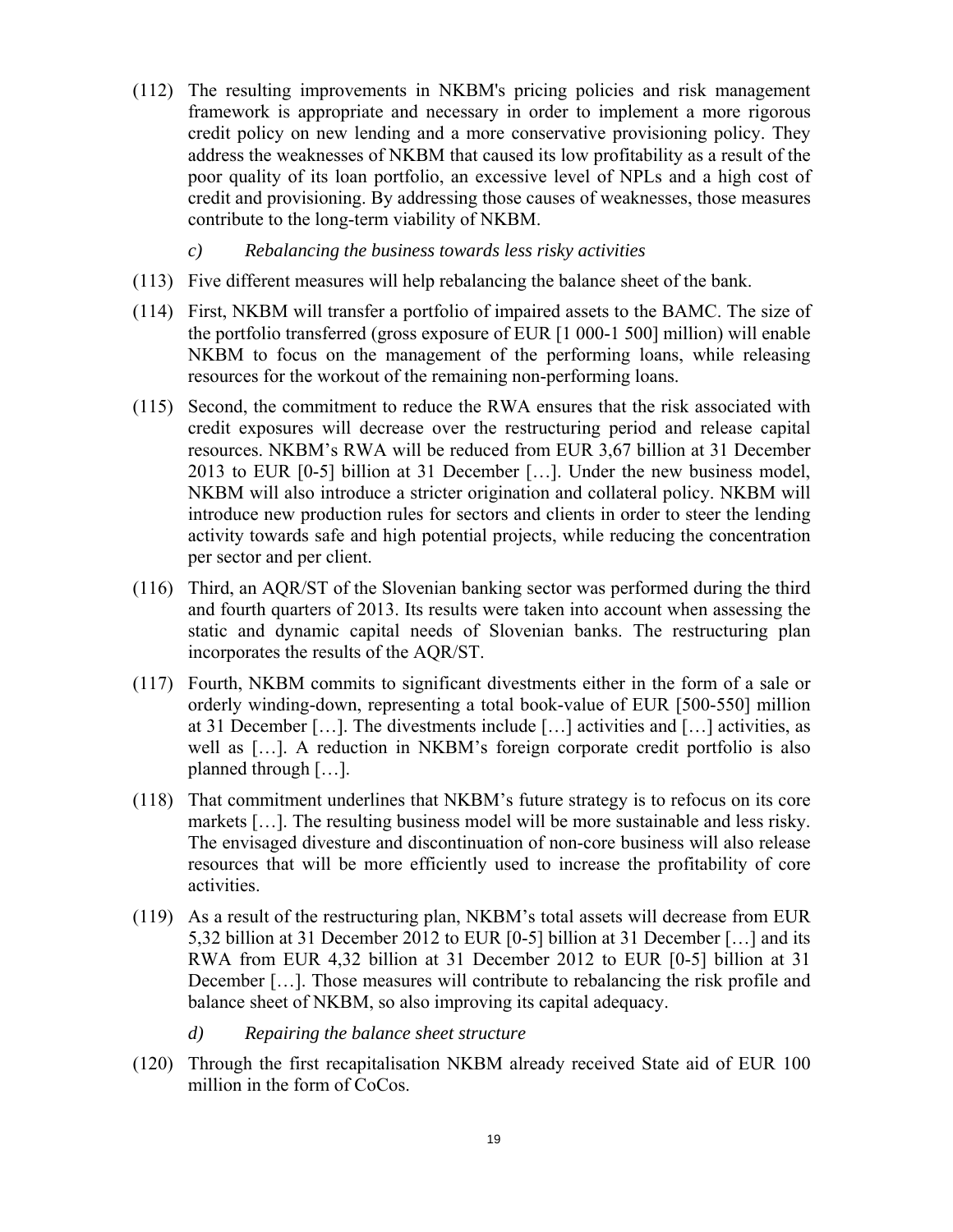- (121) The restructuring plan envisages a further capital increase second recapitalisation for viability purposes in the maximum amount of EUR 870 million to be implemented by the State. After that second recapitalisation and the transfer of assets to the BAMC, the Tier 1 ratio of NKBM under the "CRR" will reach [10- 20] % by 31 December […] and increase to [20-30] % by 31 December […] at the end of the restructuring plan. That second recapitalisation will cover static and dynamic capital needs as calculated in the AQR/ST and so will immediately improve the capital adequacy of NKBM.
- (122) Further, NKBM will clean its balance sheet though the transfer of a substantial portfolio of non-performing and impaired assets to the BAMC.
	- *e) Restoring the long-term profitability*
- (123) The restoration of long-term profitability will result from NKBM's future strategy of refocusing on its core markets in Slovenia by pursuing essentially retail and selected corporate business activities. That strategy will allow the bank to meet its RoE targets.
- (124) The net interest margin of NKBM will be improved by ensuring that new lending will be adequately priced. In particular, pricing for new loans will contribute to achieving a positive RoE of at least  $[5-10]7$  % in  $[...]$ ,  $[5-10]$  % in  $[...]$ ,  $[5-10]$  % in […] and [10-20] % in […] on each client relationship.
- (125) NKBM will also document all restructuring decisions. It will include in the documentation a comparison with alternative solutions such as execution of collateral and termination of the engagement. It will demonstrate that the solution which maximizes the net present value for the bank is chosen.
- (126) NKBM is also planning a far-reaching cost-reduction programme resulting in a reduction of operating costs of [10-20] % from 31 December 2012 to 31 December [...] through a significant consolidation of its business premises and branch network, a reduction in personnel, improved operational efficiency, the acquisition of clients on a risk-adjusted profitability-driven basis, optimisation of liquidity costs by pooling treasury positions and optimisation of other costs. As a result the restructuring plan foresees a reduction of the cost-income ratio to less than [60-70] %, a value comparable to the levels attained by the bank pre-crisis.
- (127) At 31 December […] NKBM will achieve a RoE after tax of [5-10] % and a Tier 1 ratio of [20-30] % under the "CRR". Those figures are calculated on an amount of capital maintained at a level appropriate to sustain a stress situation in line with result of the AQR/S[T and](#page-6-0) so are well above the regulatory minimum. However, as pointed out in recital (36) the financial projections included in the restructuring plan do not take [into a](#page-7-0)ccount the effects of the capital repayment mechanism referred to in recital (43) which is designed to prevent a build-up of excess capital in NKBM. In […], NKBM projects that its net income will amount to EUR [30- 40] million.
- (128) Finally, the flow of impairments is expected to decrease over time as the restructuring plan is gradually implemented. The bank will have a sounder credit risk profile as a result of the commitments related to the management of credit risk and the restructuring of NPLs as well as other measures enhancing its risk management framework.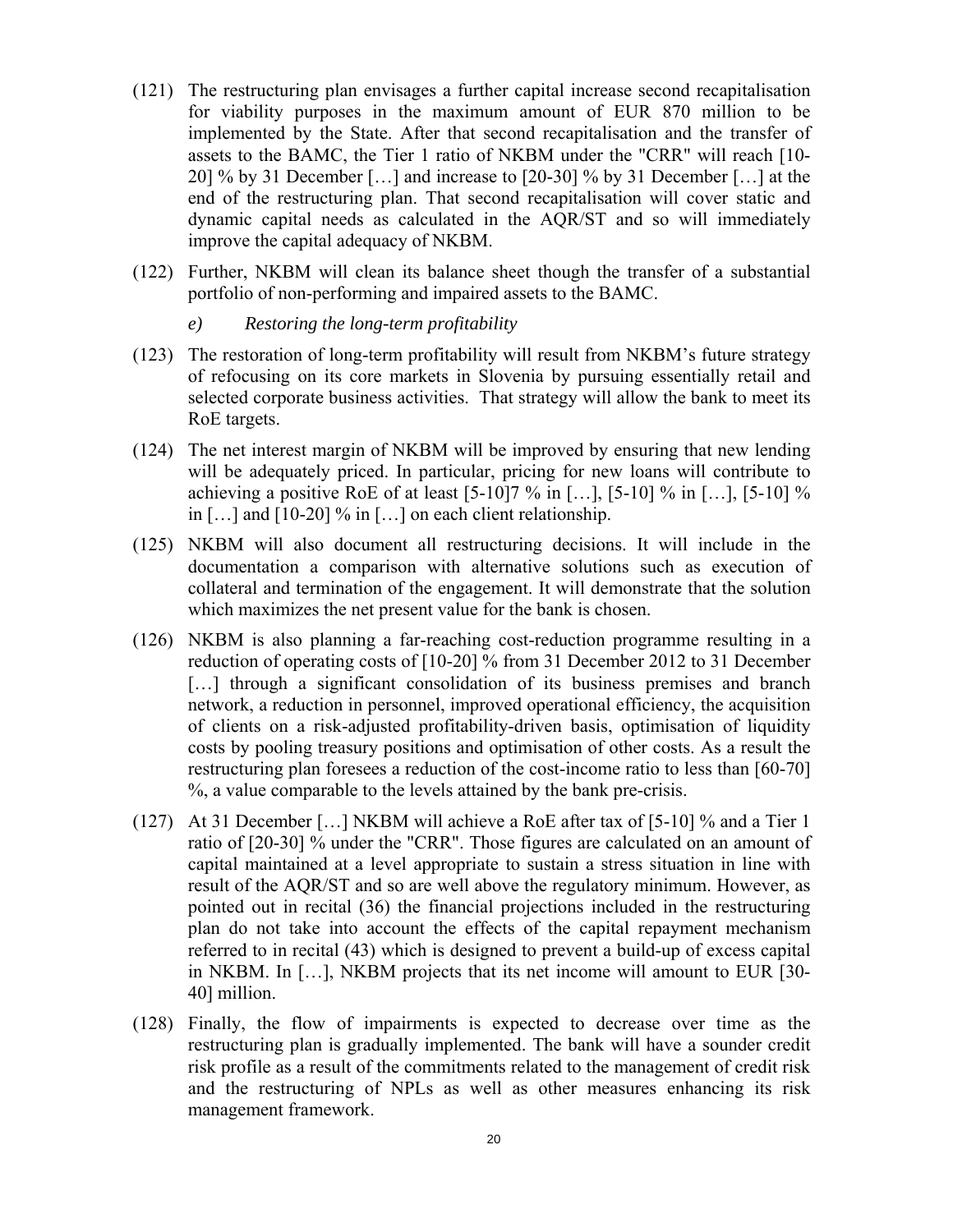(129) The Commission therefore considers that the restructuring plan is apt to restore NKBM's long-term viability.

*ii) Own contribution and burden-sharing*

- (130) The Restructuring Communication supplemented by the 2013 Banking Communication indicates that an appropriate contribution by the beneficiary is necessary to limit the aid to a minimum and to address distortions of competition and moral hazard. To that end, it provides (i) that both the restructuring costs and the amount of aid should be limited and (ii) that there should be a maximum burden-sharing by existing shareholders and subordinated creditors.
- (131) Adequate burden-sharing will normally entail contributions by hybrid capital holders and subordinated debt holders, after losses are first absorbed by equity. Hybrid capital and subordinated debt holders must contribute to reducing the capital shortfall to the maximum extent. Such contributions can take the form of either a conversion into Common Equity Tier 1 or a write-down of the principal of the instruments. In any case, cash outflows from the beneficiary to the holders of such securities must be prevented to the extent legally possible.
- (132) The restructuring plan does not contain any elements that suggest that the aid exceeds the means required to cover the costs resulting from the restoration of viability of NKBM. The capital shortfall which needs to be covered by the second recapitalisation measure was determined on the basis of the AQR/ ST in line the provision of point (28) of the 2013 Banking Communication. That second recapitalisation estimation is based in particular on an asset evaluation which shows such a level to be necessary and sufficient to sustain a stress situation. The realisation of the AQR/ST has given further certainty on the appropriate level of capital needed. The amount of the second recapitalisation makes it possible for the bank to meet its regulatory capital requirements, cover the capital shortfall established by the AQR/ST and meet market expectations. In addition, a capital repayment mechanism will be in place to limit the build-up of excess capital in NKBM, under which NKBM will have to pay dividends for the fiscal years 2015, 2016 and 2017 calculated on increasing percentage of any excess capital. The capital repayment mechanism ensures that excess capital above minimum regulatory capital requirements will not permit the bank to enter into new business before repaying the State.
- (133) Notwithstanding the dividend ban, in order to allow NKBM d.d. to obtain dividends from its subsidiaries and to avoid the build-up of liquidity in them they may pay out dividends. Those companies may make such dividends payments if NKBM d.d. is – directly or indirectly – the majority shareholder and all external shareholders combined hold less than 15 % of shares and voting rights in the relevant company<sup>19</sup>. The Commission considers that the possibility for the subsidiaries to make such dividend payments to NKBM d.d. contributes to maintain the aid amount to the minimum necessary, will allow an appropriate degree of flexibility for the efficient management of NKBM's consolidated capital and liquidity and will facilitate the repayment of aid. The fact that as a result that

<sup>19</sup> The condition related to the shareholders structure does not apply to  $[\dots]$ .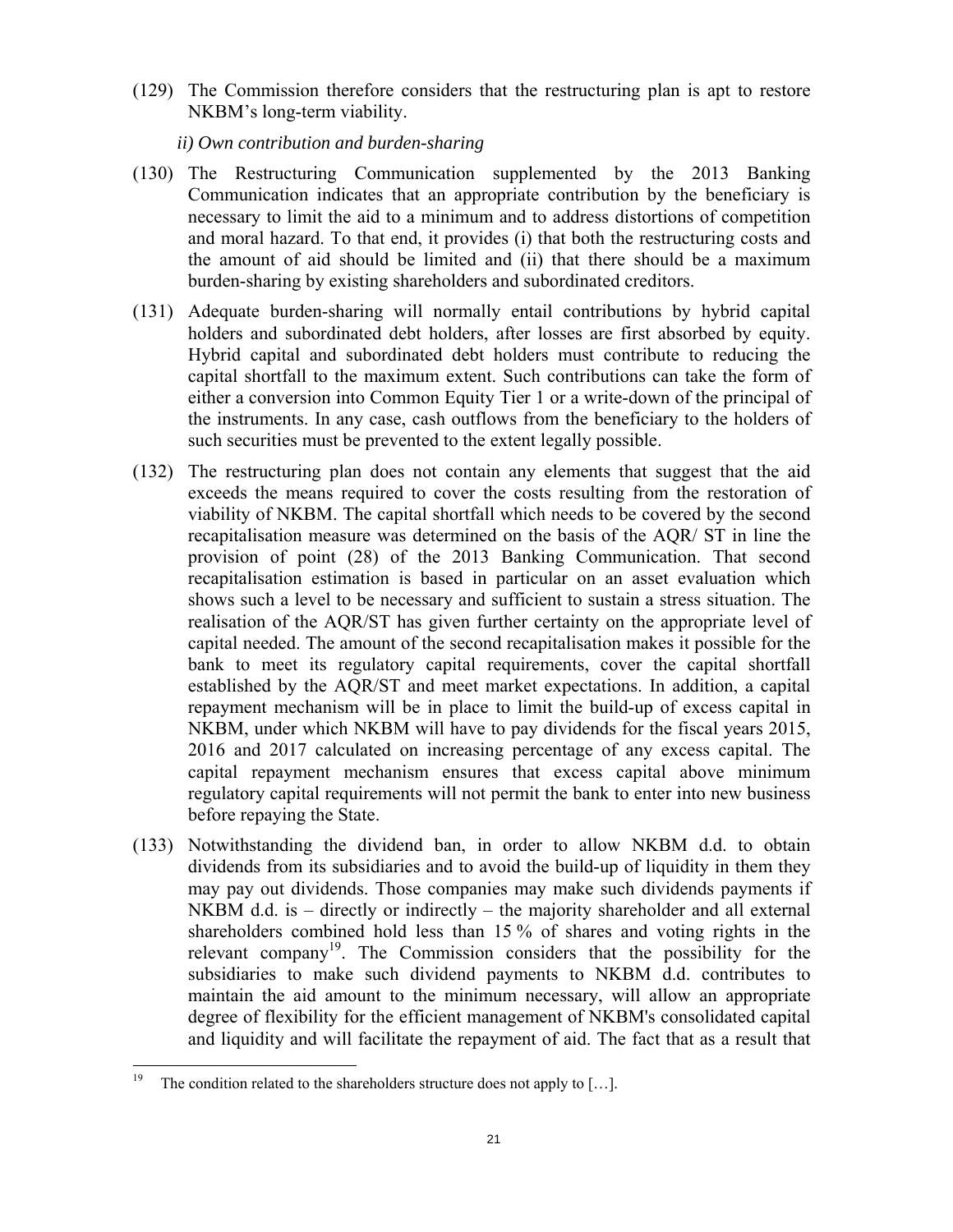also minority shareholders of the subsidiaries would receive part of the dividends represents a proportionate spill-over effect compared to those benefits, considering in particular the relative small amount of dividends eventually payable to all shareholders other than NKBM d.d., which will not exceed of more than one-tenth the amount of dividends eventually payable to NKBM d.d.

- (134) First, the commitments regarding the burden-sharing of subordinated debt holders comply with the Restructuring Communication supplemented by the 2013 Banking Communication.
- (135) In that respect, Slovenia committed that before any State aid is granted to NKBM (i.e. the second recapitalisation and the transfer of impaired assets to the BAMC), the latter will write-down in full its shareholders' equity and outstanding subordinated debts so ensuring compliance with the requirements of 2013 Banking Communication. The Commission positively notes that the contribution of subordinated debt holders is achieved to the maximum extent possible, thus ensuring adequate burden-sharing. The State capital recapitalisation will only be implemented after the complete implementation of the wipe-out of the subordinated debt holders. That sequence ensures that all existing subordinated debt holders have to fully contribute to the restructuring costs of the bank prior to the State stepping in. The State will thereby own 100 % of the bank's shares after the second recapitalisation compared to 27,7 % prior to the first recapitalisation.
- (136) Second, point 24 of the Restructuring Communication provides that an adequate remuneration of State capital is also a means of achieving burden-sharing.
- (137) As regards the first recapitalisation, the Commission notes that it was conducted at prices compatible with the burden-sharing principles<sup>20</sup>. As for the second recapitalisation, the State will own 100 % of the bank after the recapitalisation, thereby maximising the burden-sharing. Finally, the Commission has also already established that the transfer of impaired assets to the BAMC is adequately remunerated.
- (138) Third, as regards covering the restructuring costs associated with the implementation of the restructuring plan through NKBM's internal measures, NKBM will carry out cost-cutting measures resulting in a decrease of its cost-toincome ratio from 61,7 % in 2012 (and a peak of  $[60-70]$  % expected for  $[...]$ ) to [50-60] % by 31 December […]. NKBM's restructuring plan also foresees a divestment of non-banking activities.
- (139) Fourth, in addition to those structural measures, Slovenia also committed to a behavioural measure entailing a ban on coupon ban, an acquisition ban and a ban on advertising and aggressive commercial practices which will also contribute to provide appropriate burden-sharing.
- (140) In that regard the Commission notes that the coupon ban does not apply to newly issued capital instruments (meaning instruments issued after the adoption the present decision), provided any payment of coupons on such newly issued capital instruments will not create a legal obligation to make any coupon payments on

 $20\,$ See recitals  $(33)$  to  $(49)$  of the rescue decision.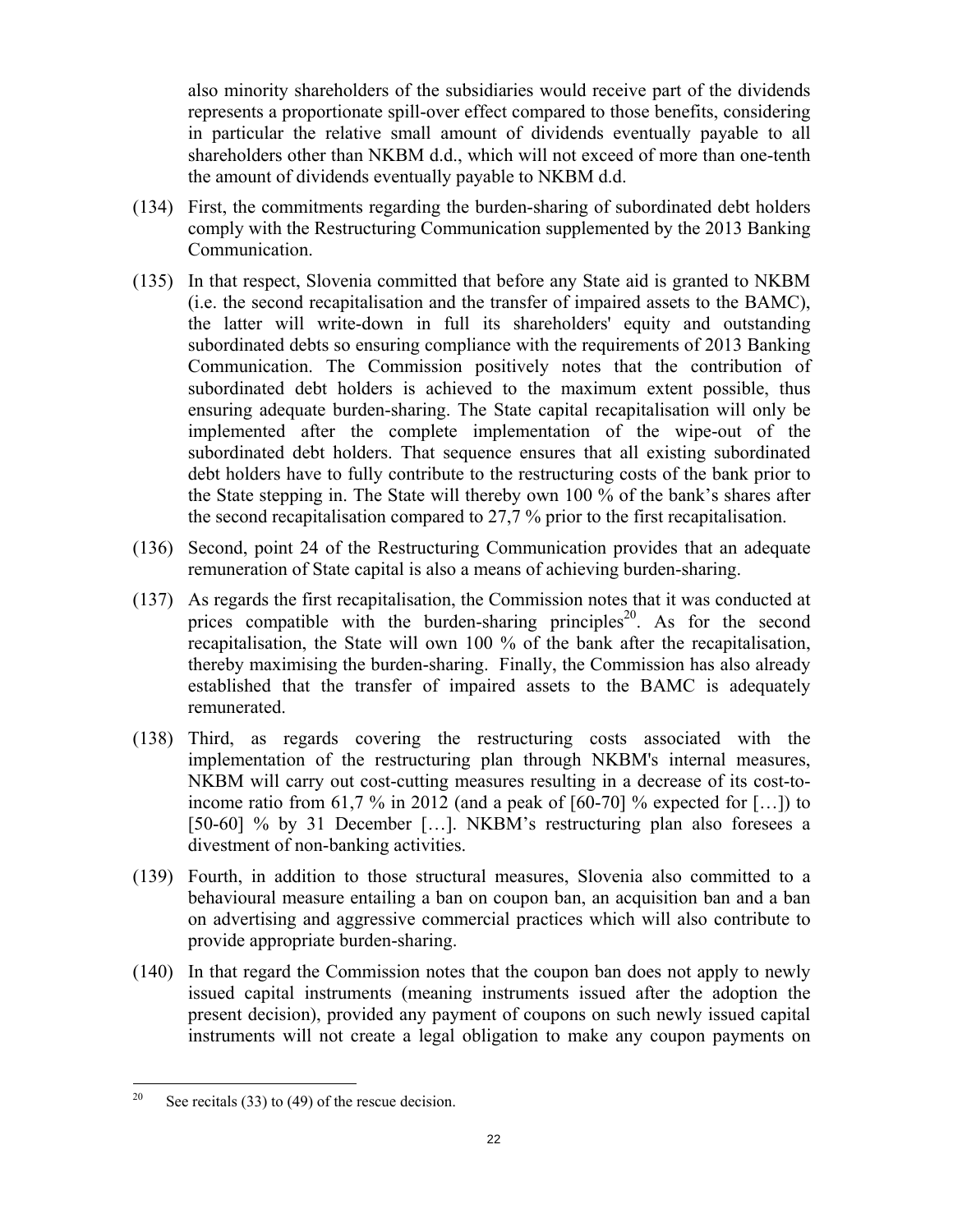NKBM's securities existing at the moment of the adoption of this decision<sup>21</sup>. The Commission accepts that limitation of the coupon ban in order to permit the bank to raise fresh capital on the market in line with point 26 of the Restructuring Communication. The issuance of capital instruments after the date of adoption of this decision will permit the bank to raise additional funding and capital, while not triggering the payment of coupons on existing securities, in particular subordinated debts. By virtue of the limitation of the coupon ban NKBM will therefore be in a position to issue capital instruments eligible as a Tier 1 capital, which may potentially reduce the capital it needs in form of equity. In that respect, it must be recalled that coupons must be optional and cannot be mandatory for debt instruments to qualify as Tier 1 capital. The limitation of the coupon ban does not undermine the useful effect of a coupon ban of the kind contemplated by the Restructuring Communication because the commitment that the payment of coupons on NKBM's new capital instruments will not create a legal obligation to make any coupon payments on NKBM's existing securities will prevent any unnecessary outflow of capital.

- (141) Accordingly, the full write-down of shareholders' equity and outstanding subordinated debts of NKBM, cost reduction measures, divestment commitments and adequate remuneration for the aid result in a sufficient own contribution by NKBM to the costs of its restructuring and ensure appropriate burden-sharing..
- (142) For those reasons, the Commission concludes that the Restructuring Plan provides for an appropriate own contribution and burden-sharing.

### *iii) Measures limiting the distortion of competition*

- (143) Finally, section 4 of the Restructuring Communication requires that the restructuring plan contains measures limiting distortions of competition. Such measures should be tailor-made to address the distortions on the markets where the beneficiary bank operates post-restructuring. The nature and form of such measures depend on two criteria: first, the amount of the aid and the conditions and circumstances under which it was granted and, second, the characteristics of the markets on which the beneficiary will operate. Furthermore, the Commission must take into account the extent of the beneficiary's own contribution and burden-sharing over the restructuring period.
- (144) NKBM will receive State aid in the form of first and second recapitalisations and the impaired asset measure amounting to EUR 1,165 billion. The aid amount of EUR 1,165 billion is equivalent to [30-40] % of NKBM's RWA as of 31 December [...]. The adequate remuneration of the aid and the need to implement measures to limit potential distortions of competition are necessary in particular given the relatively large amount of aid and NKBM's market position.
- (145) A first measure that will limit distortions of competition is the sale of NKBM's [...] shareholding in [...].

<sup>21</sup> 21 Other decisions refer to similar commitments: see recital (218) of Commission Decision the Case Restructuring of Royal Bank of Scotland and participation in the Asset Protection Scheme  $C(2009)10112$  final, OJ C 119, 07.05.2010, p.1 and recital  $(165)$  of Commission Decision in the Case Restructuring of Lloyds Banking Group C(2009)9087 final, OJ C 46, 24.02.2010, p.2.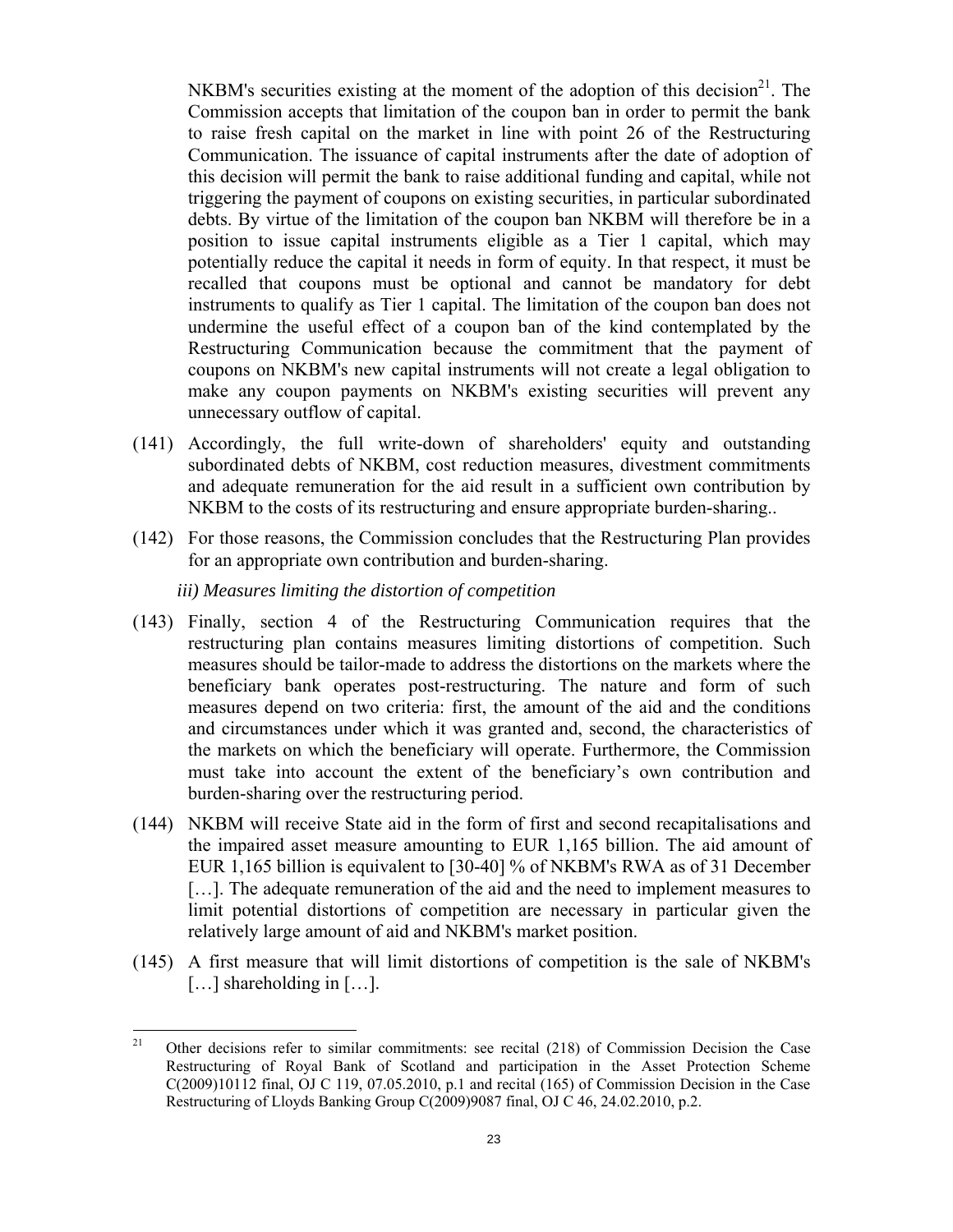- (146) In addition, NKBM will discontinue […] and non-core business […] so further contributing to limit the possible spill-over effect of the State aid received to activities other than its core banking business.
- (147) NKBM will continue operating in its core markets under conditions limiting the distortion of competition. It will in particular implement a more efficient lending policy with enhanced pricing and risk management policies. Those measures not only contribute the viability in the long-term of NKBM but also limit distortions of competition possibly resulting from lending below sustainable market condition.
- (148) A further appropriate measure to limit the distortion of [comp](#page-8-0)etition is represented by the capital repayment mechanism referred to in recital (50) which is designed to limit the build-up of excess capital in NKBM.
- (149) In addition to those structural measures, Slovenia also committed to behavioural constraints. The Commission welcomes a ban on advertising State support and on aggressive commercial practices, thus preventing NKBM using the aid for anticompetitive market conduct. Slovenia committed also to an acquisition ban, designed to ensure that, under the term and conditions provide therein<sup>22</sup>, NKMB will not use the State aid received to acquire any stake in any undertaking (that covers both undertaking which have the legal form of a company and pool of assets which form a business), which is of particular importance in view of the high capital ratio maintained by NKBM during the restructuring period to sustain a stress situation.
- (150) Taking into account that mix of measures and commitments, there are sufficient safeguards to limit potential distortions of competition in view of the amount of aid to NKBM.

## **6.2.5. Monitoring of the restructuring plan**

- (151) Pursuant to section 5 of the Restructuring Communication supplemented by the 2013 Banking Communication, regular reports are required to allow the Commission to verify that the restructuring plan is being implemented properly. Slovenia will appoint a monitoring trustee who will provide the Commission with semi-annual monitoring reports.
- (152) To ensure proper implementation of the restructuring plan throughout its duration, the Slovenian authorities will take all the necessary measures to ensure that NKBM complies with the commitments listed in the Annex.
- (153) Moreover, the correct implementation of the restructuring plan and the full and correct implementation of all commitments contained in the Annex to this Decision will be continuously monitored by the monitoring trustee who will be independent and sufficiently qualified The monitoring trustee will have unrestricted access to all information needed to monitor the implementation of the Decision. The Commission or the monitoring trustee may ask NKBM for

 $22\,$ 22 For example acquisitions that take place as a result of the due performance of contractual obligation as regards KBM Banka AD Kragujevac entered into before the 20 December 2012 are expressly excluded from the scope of the acquisition ban because the relevant contractual obligation have been entered into before the adoption of the rescue decision.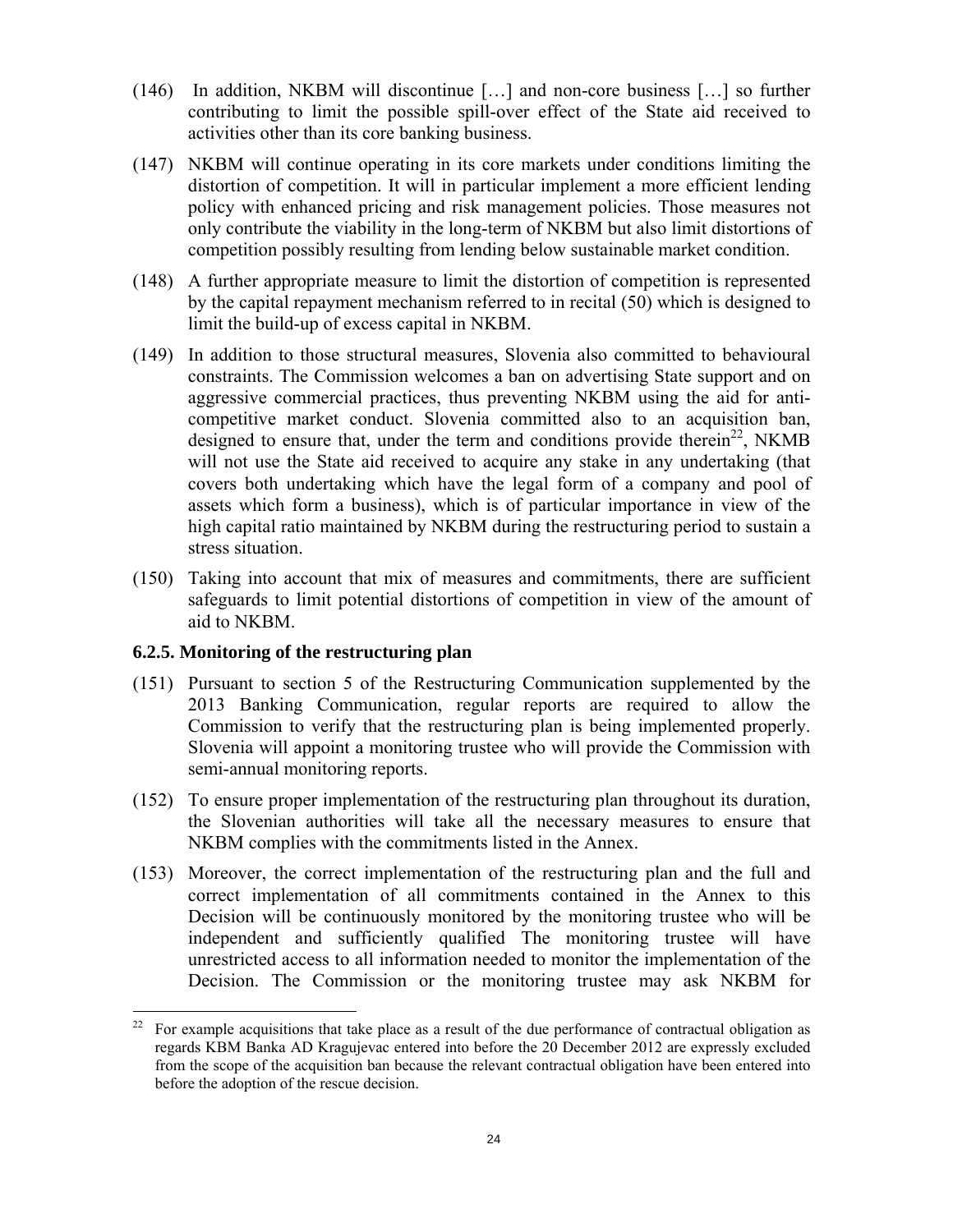explanations and clarifications. Slovenia and NKBM are to cooperate fully with the Commission and the monitoring trustee with regard to all enquiries associated with monitoring.

## **6.2.6. Conclusion on the restructuring plan**

(154) The Commission finds that the restructuring plan of NKBM is compatible with the internal market pursuant to Article 107(3)(b) TFEU.

## **6.2.7 Conclusion on the compatibility of the measures**

(155) The Commission concludes that the first recapitalisation (temporarily approved by the rescue decision on 20 December 2012), the second recapitalisation of NKBM of EUR 870 million and the transfer of impaired assets to the BAMC (resulting in aid of EUR 195 million) constitute restructuring aid in favour of NKBM. In view of the assessment of the restructuring plan and commitments undertaken by Slovenia, the Commission concludes that NKBM will be restructured in a manner that ensures its long-term viability, involves adequate burden-sharing and sufficiently addresses competition distortions. The Commission considers that the first recapitalisation, the second recapitalisation of NKBM and the transfer of impaired assets to the BAMC and the submitted restructuring plan fulfil the criteria of the Impaired Assets Communication and the Restructuring Communication, as amended and supplemented by the 2013 Banking Communication. The first recapitalisation, the second recapitalisation of NKBM and the transfer of impaired assets to the BAMC can therefore be considered compatible with the internal market for reasons of financial stability on the basis of Article 107(3)(b) of the Treaty on the Functioning of European Union, in light of the commitments set out in the Annex to this Decision.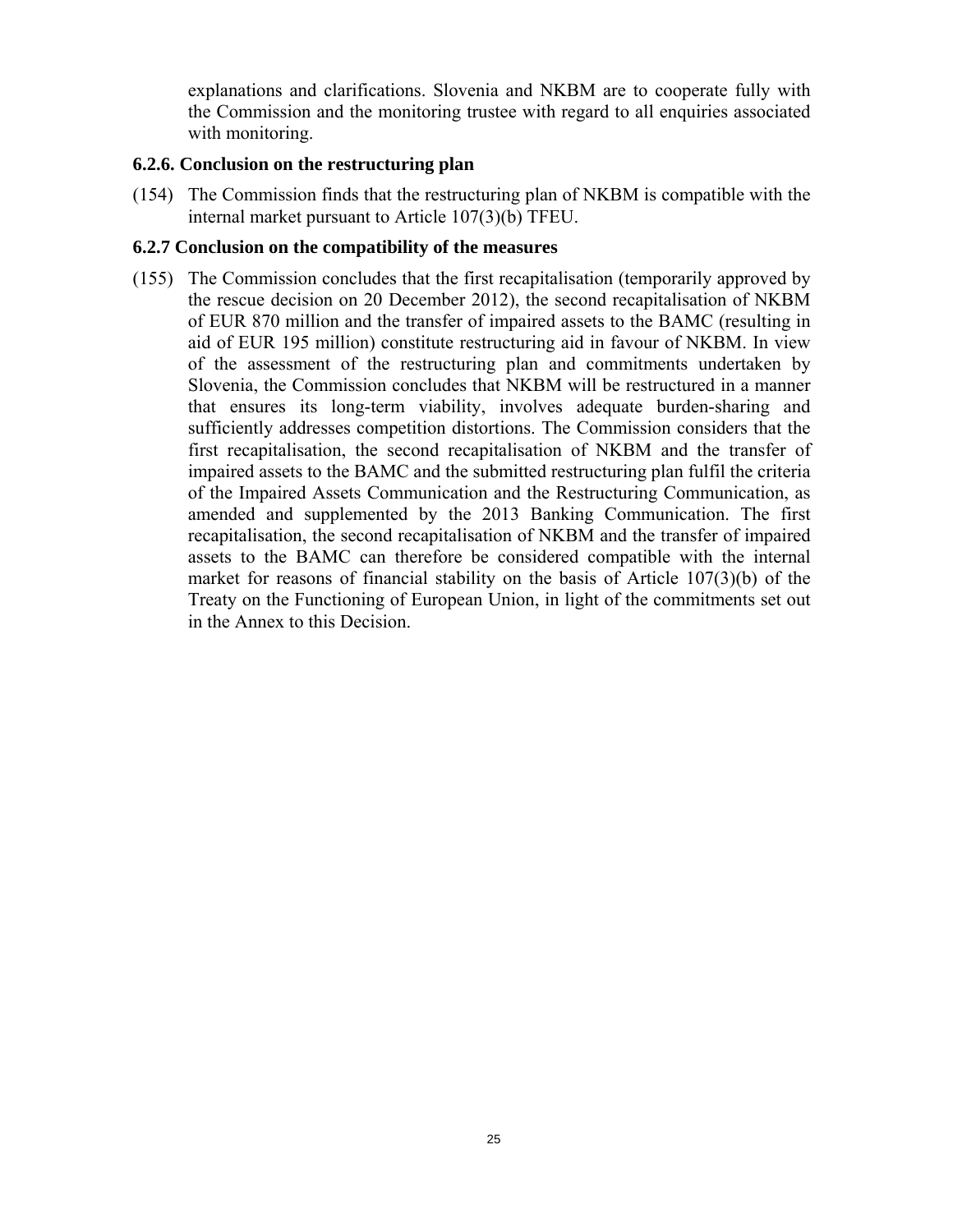## **CONCLUSION**

The Commission has accordingly decided, in view of the commitments undertaken by the Slovenia regarding the restructuring of NKBM, to consider the first recapitalisation of EUR 100 million (temporarily approved by the rescue decision on 20 December 2012), the second recapitalisation of EUR 870 million and the transfer of impaired assets to the BAMC (resulting in aid of EUR 195 million) to be compatible with the internal market pursuant to Article 107(3)(b) of the Treaty on the Functioning of European Union

The Commission notes that for reasons of urgency Slovenia exceptionally accepts the adoption of the Decision in the English language.

If this letter contains confidential information which should not be disclosed to third parties, please inform the Commission within fifteen working days of the date of receipt. If the Commission does not receive a reasoned request by that deadline, you will be deemed to agree to the disclosure to third parties and to the publication of the full text of [the letter in the authentic language on the Internet site](http://ec.europa.eu/competition/elojade/isef/index.cfm):

http://ec.europa.eu/competition/elojade/isef/index.cfm

Your request should be sent by registered letter or fax to:

European Commission Directorate-General for Competition State Aid Greffe Rue Joseph II, 70 B - 1049 Brussels Fax No: +32 2 296 12 42

> Yours faithfully, For the Commission

> Joaquín ALMUNIA Vice-President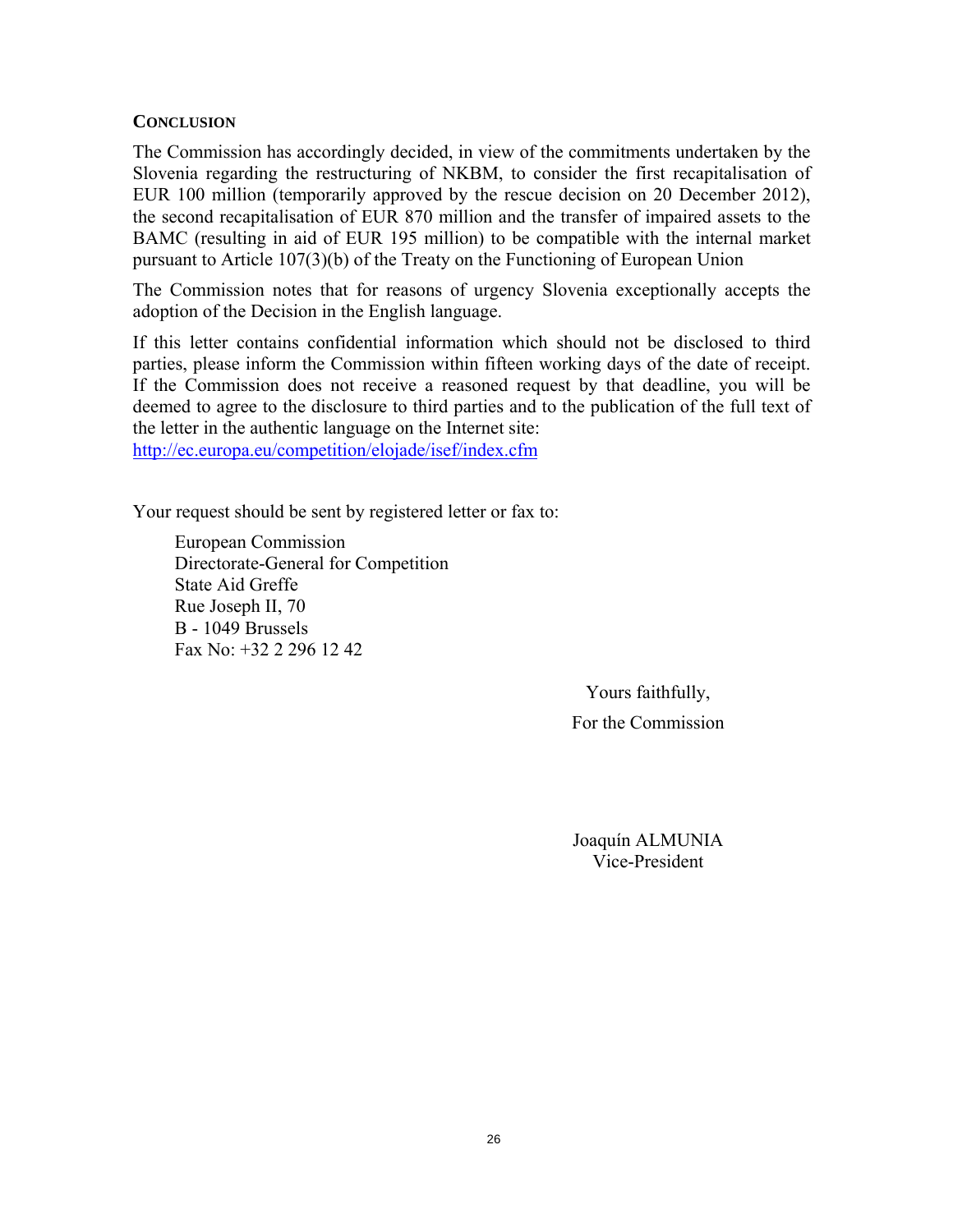#### **\*\*\* Commitments NKBM\*\*\***

#### **Commitments provided by Slovenia**

The Republic of Slovenia ("**Slovenia**") ensures that Nova KBM d.d. and its affiliates ("**NKBM**") will implement the restructuring plan submitted on 22 March 2013 as subsequently amended. In connection with this, Slovenia commits to implement in particular the measures and actions and to achieve the objectives listed below (the **"Commitments"**) which are integral part of said restructuring plan.

The Commitments shall take effect upon the date of adoption of the European Commission's ("**Commission**") decision approving the restructuring plan.

The restructuring period will end on 31 December 2017. The Commitments apply throughout the restructuring period unless the individual Commitment states otherwise.

- (1) **[reduction of the balance sheet]** According to the content of the restructuring plan NKBM will reduce its group balance sheet total from approximately EUR 5.32 billion in 2012 to EUR [0-5] billion by the end of  $[\dots]$  and EUR [0-5] billion by the end of  $[\dots]$ , with essentially no change in the overall conditions governing the balance sheet and the legal environment relevant for the balance sheet total. Should those factors indeed change, the effects of such changes will be separately reported to the Monitoring Trustee. If the bonds received from BAMC in return for the assets transferred to the BAMC are not ECB eligible, the balance sheet limits will be adjusted.
- (2) **[reduction of costs]** NKBM's operating costs amounted to EUR 119.5 million in 2012 at Group level. NKBM's will reduce its operating costs at Group level (excluded one-off extraordinary costs having non-recurrent nature, i.e. restructuring expenses) to achieve either a cost-to-income ratio below [50-60 %] or in case the cost-to-income ratio is above [50-60] % to EUR [100-150] million by the end of [...], EUR [100-150] million by the end of  $[\dots]$ , EUR [100-150] million by the end of  $[\dots]$  and to EUR  $[\dots]$  million by the end of  $[\dots]$ .

 If the annual inflation in the period 2013 - 2017 exceeds [0-5] % the cost targets will be adjusted to accommodate for the difference between inflation rate projections in the restructuring plan and actual inflation in the particular year.

#### (3) **[divestment and winding down of subsidiaries]**

NKBM will sell, wind down or liquidate the following businesses:

- $[\dots]$ : sale of NKBM's  $[\dots]$  stake by 31 December  $[\dots]$ .  $[\dots]$ . In any case,  $[\dots]$  will stop new lending origination starting from […].
- $\bullet$  [...];
- $\bullet$  [...];
- […];
- $\bullet$  [...];
- $\bullet$  [...];
- […].

 As of 31 December 2012, these participations represented a total book value of EUR [500- 550] million in NKBM accounts.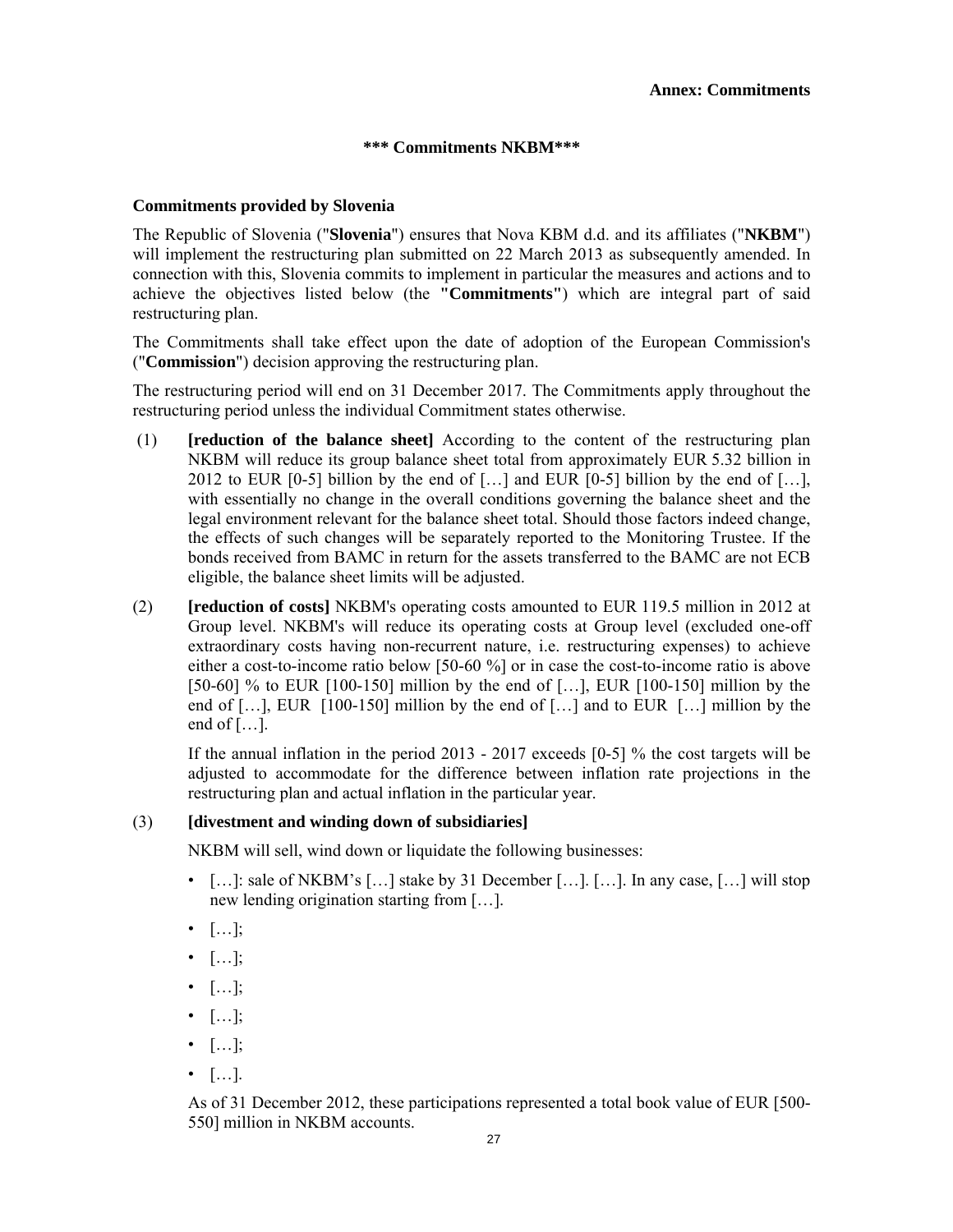- (3.1) The divestment/active winding down of the above businesses and participations is deemed to be completed once the respective company has been liquidated or wound down or NKBM has concluded a binding sale and purchase agreement (although conditional to regulatory approvals) for the respective participation with one or more Purchasers that are independent from and unconnected to NKBM.
- (3.2) The commercial activity of companies that have not been divested within the deadlines set out in para 3 above, e.g. due to pending lawsuits or disputes with other shareholders, will be terminated in accordance with the duration and nature of the underlying business. No new business will be executed, except forced prolongations of legally binding and nonrevocable engagements and commitments included those resulting from the participation to a syndicated loan, agreed upon on or prior to 20 December 2012. In such a case, the respective divestment is deemed to be completed if either the total assets of a particular participation have been reduced to [10-20] % compared to the total assets of the participation as of 31 December 2012, or the statutory formal liquidation procedure has been initiated, or the sum of capital requirements for the subsidiaries concerned does not exceed a total of EUR [5-10] million on a consolidated level.
- (3.3) Until the end of the restructuring period NKBM will refrain from undertaking, either directly or indirectly, any type of new leasing business.
- (4) **[reduction of credit business and closure of foreign branches]** NKBM will reduce its market presence in the following ways:
	- (a) reduction of the number of branches of NKBM d.d. stand alone and Credy Banka (operating from 2 September 2013 onward under the new business name of KBM banka AD Kragujevac) from [100-150] at 31 December 2012 to [100-150] by 31 December […], and [100-150] by 31 December […].
	- (b) reduction of credit business at Group level

The risk weighted assets ("RWA") on group level amounted to EUR 4,3 billion on 31 December 2012. NKBM will ensure that the RWAs of this portfolio will be reduced according to the following schedule (outstanding volume in EUR billion):

|       |       |         |         | By 31.12.2013   By 31.12.2014   By 31.12.2015   By 31.12.2016   By 31.12.2017 |
|-------|-------|---------|---------|-------------------------------------------------------------------------------|
| [0-5] | [0-5] | $[0-5]$ | $[0-5]$ | $[0-5]$                                                                       |

- (4.1) If any of the reduction targets provided under par 4 above are missed by more than [10- 20] %, NKBM d.d. shall refrain from undertaking any new credit activities in Slovenia until the respective reduction target is achieved. In addition, NKBM shall promptly submit to the Commission a contingency plan showing its ability to achieve by 31 December 2017 the relevant reduction target(s).
- (5) **[business with foreign clients]** NKBM d.d. shall refrain from undertaking any new credit activities with […]. NKBM d.d. will limit its activities with such clients to the orderly execution and management of existing credit contracts. For the sake of clarification, […] are not subject to this limitation.
- (6) **[corporate governance]** Slovenia undertakes to implement in NKBM up-to-date corporate governance structures in accordance with the EU Capital Requirements Directive and Slovenian domestic legislation. The related necessary changes to NKBM d.d. bylaws and internal rules have to be implemented in three months after the adoption of the decision of the Commission on the restructuring plan of NKBM. In particular:
- (6.1) Slovenia undertakes to observe:
	- (a) the corporate governance rules according to clauses from 6.2 to 6.10.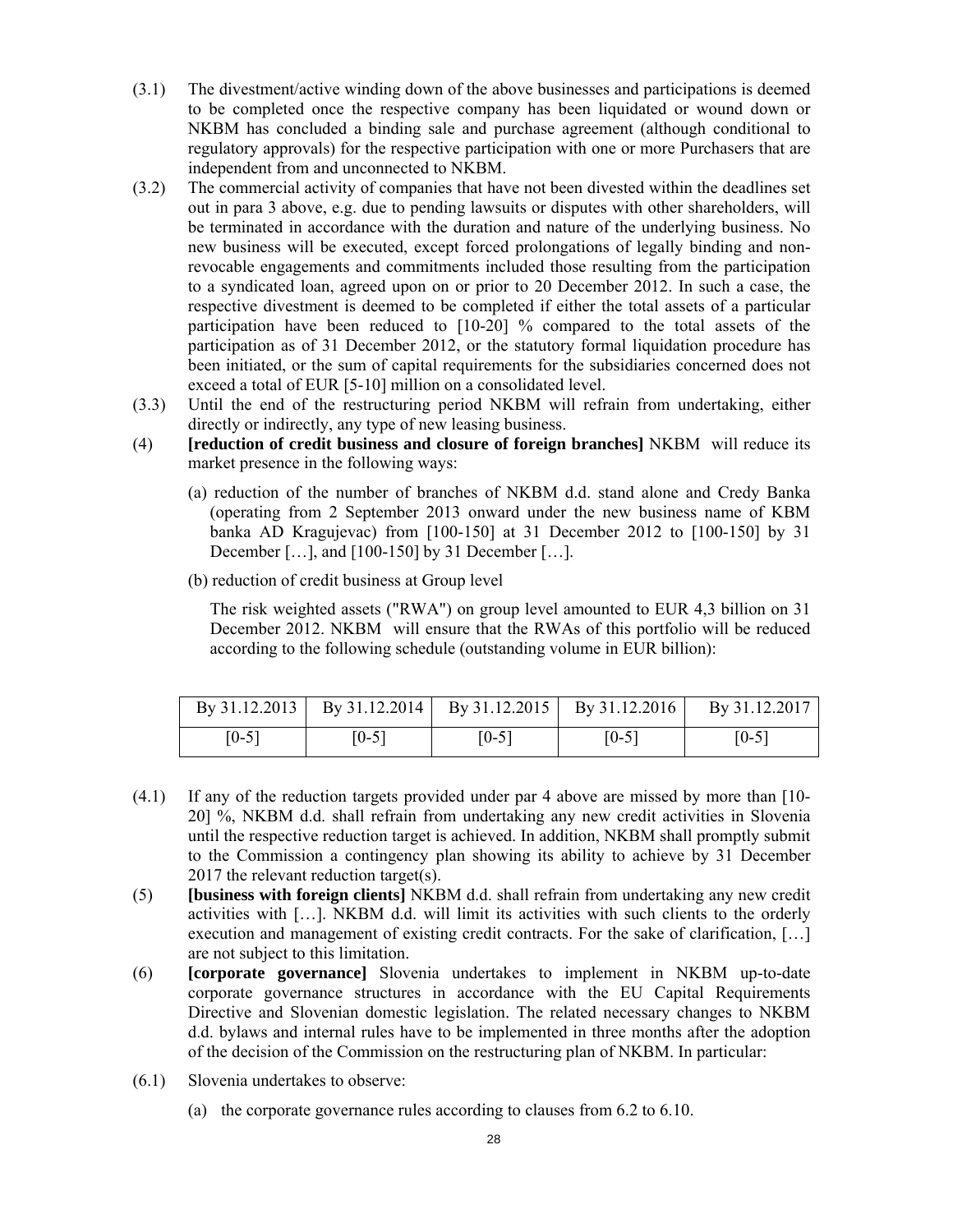- (b) the framework and segregation of duties set by Slovenian corporate and banking/regulatory legislation for shareholders, management and supervisory board of financial institutions; and
- (c) the Commission's Guidance on Corporate Governance and Relationship Framework for Banks in which the State has a stake;
- (6.2) the management board of NKBM d.d. will have the sole powers and responsibilities for managing the day-to-day business of NKBM independently and in the sole interest of the bank. Neither the supervisory board nor the shareholders' assembly or any representatives of shareholders may issue any instructions to the management board or interfere otherwise with the day-to-day management of the bank;
- (6.3) apart from supervising and monitoring by the Supervisory Board, no other corporate body or unit shall issue instructions to the Management Board; in particular, there shall be no direct or indirect instruction by any shareholder or by the State to the Management Board. This shall also apply to the Assembly General Meeting, whose decision taking competence shall be limited to the catalogue of decisions as foreseen by the law and in the statutes. Furthermore, individuals who use their influence on a company to induce members of the Management Board to act in a manner which causes damage to the company or its shareholders must reimburse the company for the resulting damage.
- (6.4) the arm's length principle shall apply to the relationship between the bank and its shareholders, in particular Slovenia;
- (6.5) all members of the supervisory board shall pass the "fit and proper test", i.e. they shall be reliable and avail of the necessary professional skills to properly assess and monitor NKBM's business. Slovenia will not intervene in the appointment of supervisory board members and executives over and above its own nominees and its shareholder rights under ordinary Slovenian corporate law;
- (6.6) two thirds of the seats and voting rights on the supervisory board and its committees shall be allocated to independent experts, i.e. persons who are neither currently employed nor have been employed 24 months prior to their appointment by the Slovenian government and who do not currently hold nor have held 24 months prior to their appointment a leadership or managing function within a Slovenian political party;
- (6.7) NKBM will ensure an effective, independent and objective internal audit function. For this purpose, the internal audit function will report and be answerable only to independent non-executive members of the Management Board or to the Audit Committee, which is comprised solely of independent non-executive directors, of whom at least one has recent and relevant financial experience. Further, the findings and recommendations by the internal audit function shall receive proper attention and be discussed in the Audit Committee/Management Board, followed by an appropriate action plan to address identified problems. Decision not to act on findings by the internal audit function shall be well substantiated and, upon request, reported to the Monitoring Trustee.
- (6.8) NKBM will follow a prudent, sound business policy geared towards sustainability while implementing the planned measures. NKBM will further review its internal incentive schemes and remuneration policy and take steps to ensure that they do not encourage unreasonable risk-taking, that they are geared towards long-term and sustainable goals, and are transparent. The remuneration of board members and leading employees of the bank shall particularly take into account the relevant person's contribution to the bank's economic position and the necessity of market-oriented salary levels so as to be able to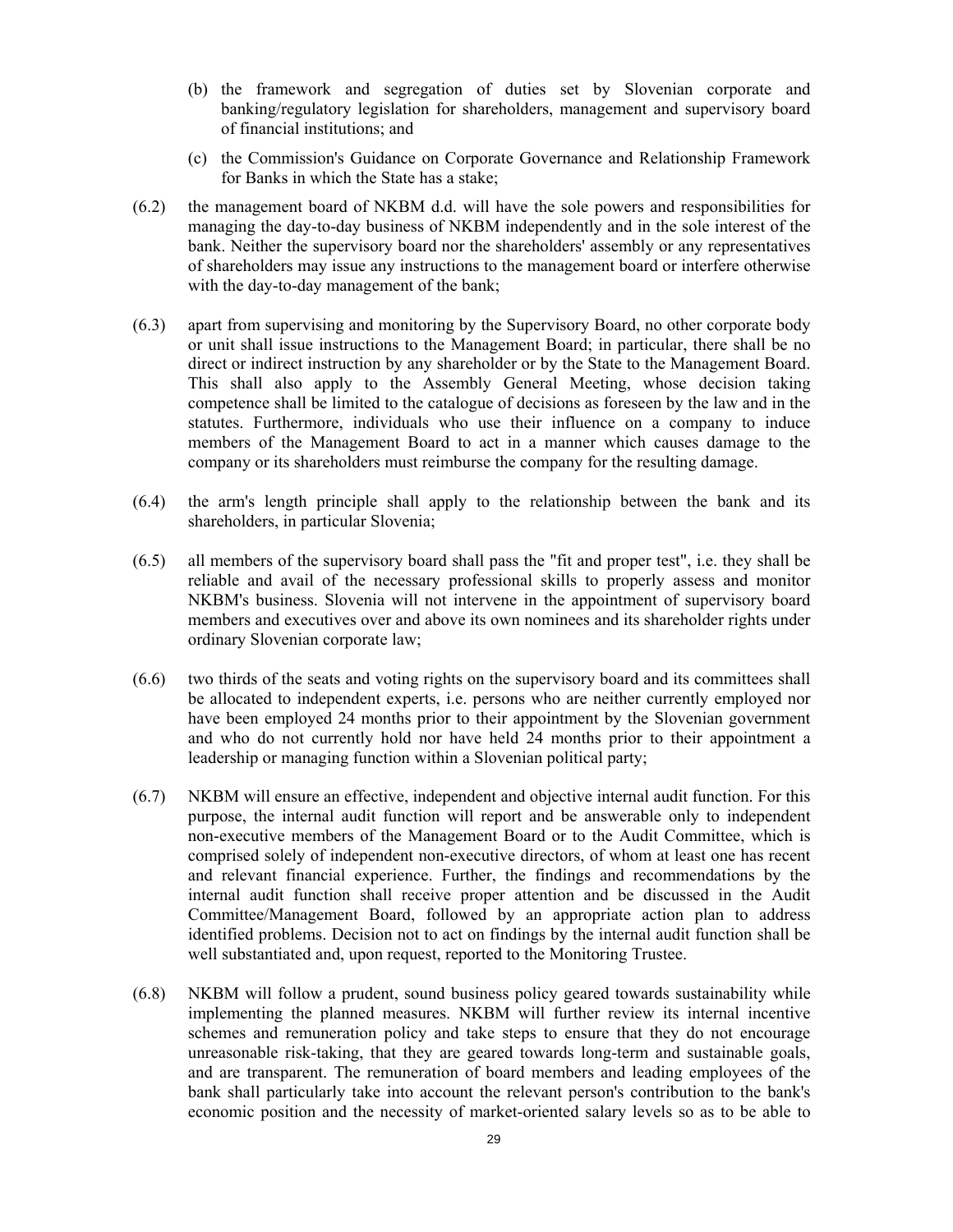employ particularly suitable individuals who can achieve a sustainable business development. NKBM's remuneration policies and practices will be compliant with the EBA Guidelines on Remuneration Policies and Practices published on the 10 December 2010. The variable annual remuneration will be limited as follows:

- (a) management board: […];
- (b) employees performing special work employed in the front office function: […];
- (c) employees performing special work employed in other functions: […]

The payment of at least […] % of the variable remuneration will be deferred over the period of […].

- (6.9) Notwithstanding the commitment of paragraph 6.8 above, in any case, for the whole restructuring period, the total remuneration to any board member and employee performing special work will be restricted to an appropriate level. The total remuneration of any such individual will not exceed 15 times the national average salary in Slovenia or 10 times the average salary of NKBM d.d. The restriction to total remuneration referred to above will apply until the end of the restructuring period.
	- (6.9.1) After informing the monitoring trustee, NKBM may adjust the above maximum limit for the annual remuneration in line with Slovenian inflation.
	- (6.9.2) To the extent legally possible, NKBM shall remunerate members of its bodies and committees, employees and essential agents in line with the following principles:
		- (b.1) the relevant person's contribution to NKBM economic position, especially in the context of previous business policies and risk management; and
		- (b.2) the necessity of a market oriented salary, so as to be able to employ particularly suitable persons who can achieve sustainable growth.
- (6.10) Slovenia will ensure that each state-owned bank shall remain a separate economic unit with independent powers of decision within the meaning of the EC Merger Regulation and the Jurisdictional Notice. In particular, Slovenia ensures that:
	- (a) any confidential, commercially sensitive or personal information provided to government bodies and marked as such will be treated accordingly and not circulated to other banks and undertakings in which the state has a stake;
	- (b) the government will manage and maintain its stake in the bank separately from the management of its interests in any other bank in which the state has a stake;
	- (c) the exercise of any rights held by the state and the management of the state's interests in any banks shall be on a commercial basis and shall not prevent, restrict, distort or significantly lessen nor impede effective competition. Any disposal of the state's shareholding must be conducted in a transparent, open and competitive process.
- (7) **[risk management and credit policies]** NKBM will overhaul its risk management process and in particular NKBM d.d., Poštna Banka Slovenije d.d. and Credy banka AD Kragujevac (operating from 2 September 2013 onward under the new business name of KBM banka AD Kragujevac) will:
- (7.1) price every new loan (considering as new loan any new business not related to an existing transactions) by using an appropriate internal pricing tool (such as the currently used "internal transfer pricing methodology" and its future versions) or (in the case of mass market retail and SME transactions) using appropriate internal pricing guidelines. Pricing for new loans will be considered adequate if the new loan contributes to achieve a positive Return on Equity ("**RoE**") of at least [5-10] % in […], [5-10] % in […], [5-10] % in […] and [10-20] % in […] on each client relationship. The calculation of the ROE of a client relationship can include interest income, fees as well as other combined products of the same client. The calculation of RoE on client level and pricing according to minimum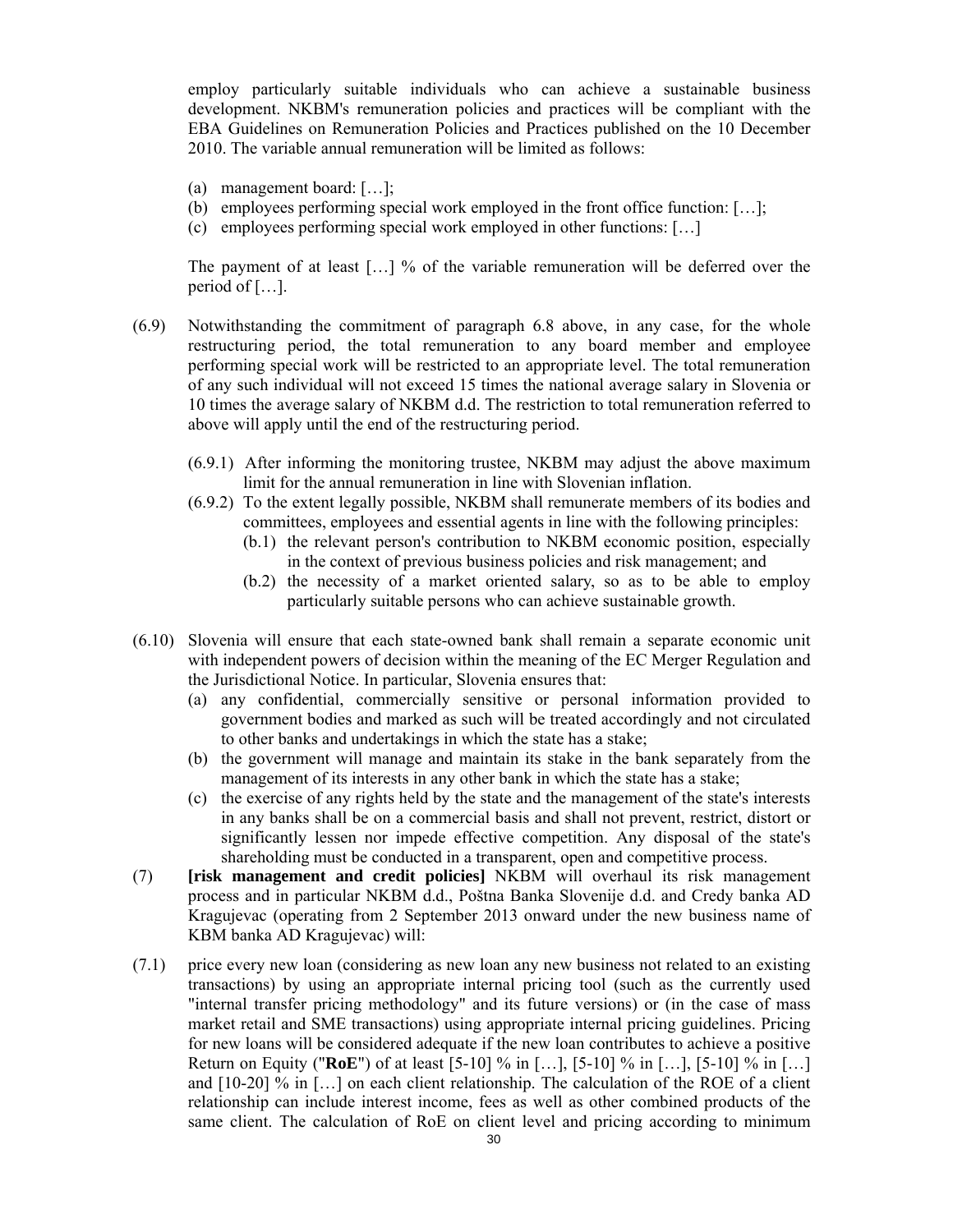RoE has to be implemented by [...] on standalone level and by [...] for all members of NKBM Group.

- (a) For the purpose of this calculation, the volume weighted average of all loans with a single client (since the date of this decision), other fee business or banking transactions contributing to the profitability of the relationship with the same client can be taken into account, so that a new loan might generate a lower return if it is compensated by revenues of other fee business or banking transactions. New loans will have a credit documentation demonstrating a pre-deal calculated RoE for the individual loan and including fee business or banking transactions. In the case of mass market retail and SME transactions, this pre-deal calculated RoE may be replaced by a verification that the transaction is in line with internal pricing guidelines and a centralized demonstration that pricing guidelines assure a return on equity in the amounts set in the previous paragraph in each year until maturity.
- (b) Any deviation from the pricing resulting in a lower price level will be documented. This documentation will include robust commercial reasoning for the deviation and will be presented to the Monitoring Trustee. The total amount of deviations will not exceed the amounts defined in paragraph 7.5.
- (c) Credit deals which do not fall under this pricing policy regime are: Transactions with related parties (i.e. Group members), restructuring cases (of D, E and C clients with a delay in payments of more than 90 days) and all money market transactions.
- (7.2) adapt the credit rating process such that a financial statement analysis and a credit scoring indicating at the very least leverage and performance parameters such as return on capital, EBIT Interest Coverage, Debt/EBITDA, Debt / (Debt+Equity) etc. will be taken into account before engaging on a new loan exposure with any client. Every customer to which NKBM d.d. has an exposure exceeding EUR 1 million should be re-rated annually;
	- (a) document all restructuring decisions *i.e.* all new credit deals with non-performing corporate clients with an exposure over EUR [10 000-15 000] and include in the documentation a comparison with alternative solutions such as execution of collateral and termination of the engagement, demonstrating that the solution which maximizes the net present value for the bank is chosen. Unless a RoE of at least [10-20] % can be obtained, restructuring decisions will be such that the bank is able to terminate the engagement at least every […] months. Where NKBM d.d. does not have the exclusive right to accept, propose or approve restructuring agreements or to take restructuring decisions it shall exercise its rights according to the above principles. A list of all recent restructuring decisions will be regularly provided to the Monitoring trustee (at least every 6 months). The documentation of any restructuring decision will be presented to the Monitoring Trustee upon request.
- (7.3) ensure that all credit officers approving credits to SME and corporate clients will have attended an internal training familiarizing them with the credit rating process and established pricing methodologies no later than […];
- (7.4) implement a refinement of LGD data collection and calculation according to the demands of internal ratings based calculation by no later than […]. Implement a refinement of the client rating process to internal ratings based system for segments of retail and companies by no later than […]. Request for approval of internal ratings based system from the Bank of Slovenia is subject to prior comparison of capital calculation according to internal ratings based and standardised approach.
- (7.5) should the Monitoring Trustee reveal a failure on behalf of NKBM to comply with any of the Commitments under this paragraph 7 NKBM d.d. shall provide the Monitoring Trustee with a remedial plan indicating which actions it has taken and intends to take in order to avoid a breach in the following quarter. The plan will be submitted in time for the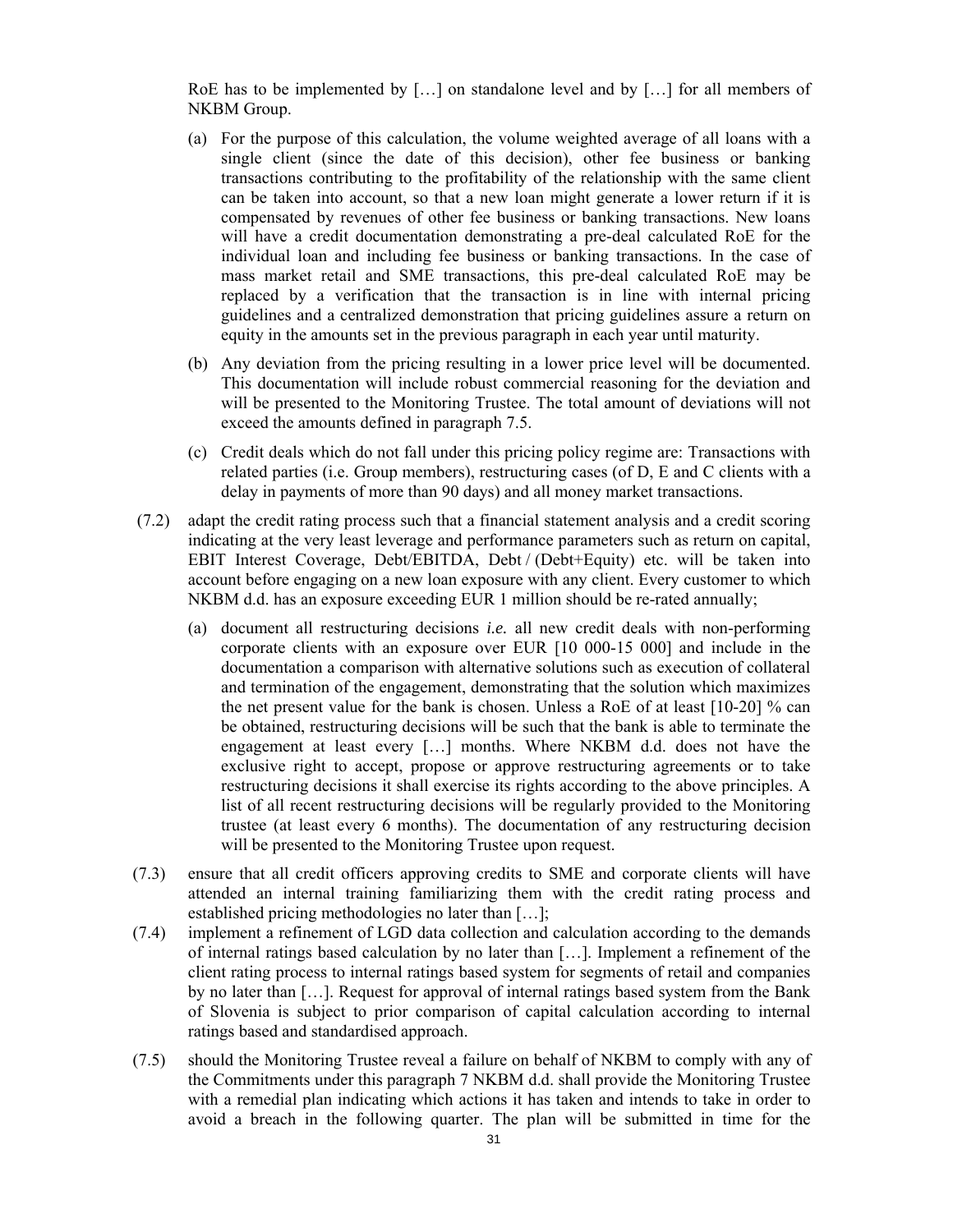Monitoring Trustee to report on it in its next semi-annual report to the Commission. Should the remedial plan not deliver the expected results and objectives, NKBM d.d. will limit for a term of twelve months – starting the quarter following the reporting of such breach of Commitments – the new lending volume per reporting period to [60-70] % of the new lending volume of the reporting period in which the Commitment was breached. This does not apply to an individual breach of a Commitment under paragraphs 7.1, 7.2 and 7.3 provided that a further investigation by the Monitoring Trustee reveals that such breach can be considered an isolated error or omission and that there is no evidence hinting that a total volume per client of more than 10 million EUR of deals is affected by such breach.

- (8) **[non-discrimination]** Slovenian State-owned companies will by no means be treated more favourably than non-state-owned companies (non-discrimination). NKBM d.d. should make available to the monitoring trustee throughout the restructuring period an annual report comparing the lending conditions applied to state-owned companies and to similar private companies.
- (9) **[behavioural commitments]** Slovenia commits to introduce the following behavioural safeguards in respect of NKBM's restructuring:
- (9.1) **[bans on advertising and aggressive commercial strategies]** to impose a ban on advertising related to the state support to NKBM and to the state ownership in NKBM (or to any competitive advantages arising in any way from the aid to NKBM or the state ownership in NKBM) and to prevent NKBM from employing any aggressive commercial strategies which would not be pursued without state support (advertisement ban);
- (9.2) **[coupon ban]** to ensure that NKBM will refrain during the restructuring period from making any payments on capital instruments, unless those payments stem from a legal obligation, and not to call or buy back those instruments without prior approval of the Commission.. Coupons on capital instruments held by the state may be paid, unless such payments would trigger coupon payments to other investors that otherwise would not be mandatory. This commitment not to pay coupons during the restructuring period does not apply for newly issued capital instruments (meaning instruments issued after the adoption by the Commission of the Restructuring Decision), provided any payment of coupons on such newly issued capital instruments will not create a legal obligation to make any coupon payments on NLBM's securities existing at the moment of the adoption by the Commission of the Restructuring Decision(coupon ban);
- (9.3) **[acquisition ban]** to ensure that NKBM will not acquire any stake in any undertaking. This covers both undertaking which have the legal form of a company and pool of assets which form a business.
	- (a) Exemption requiring Commission's prior approval: Notwithstanding this prohibition, NKBM may, after obtaining the Commission's approval, acquire businesses if that is in exceptional circumstances necessary to restore financial stability or to ensure effective competition;
	- (b) Exemption not requiring Commission's prior approval: NKBM may acquire stakes in undertakings provided that the purchase price is less than […] % of NKBM's total assets as of December […] in each individual case and that the cumulative purchase prices paid by NKBM for all such acquisitions over the whole restructuring period is less than […] % of NKBM' total assets as of December […].
	- (c) Activities not falling under the acquisition ban: 1) Acquisitions that take place in the ordinary course of the banking business in the management of existing claims towards ailing firms; 2) Disposals and restructuring within NKBM Group, including buy-outs of minority shareholders; 3) acquisitions that take place as a result of the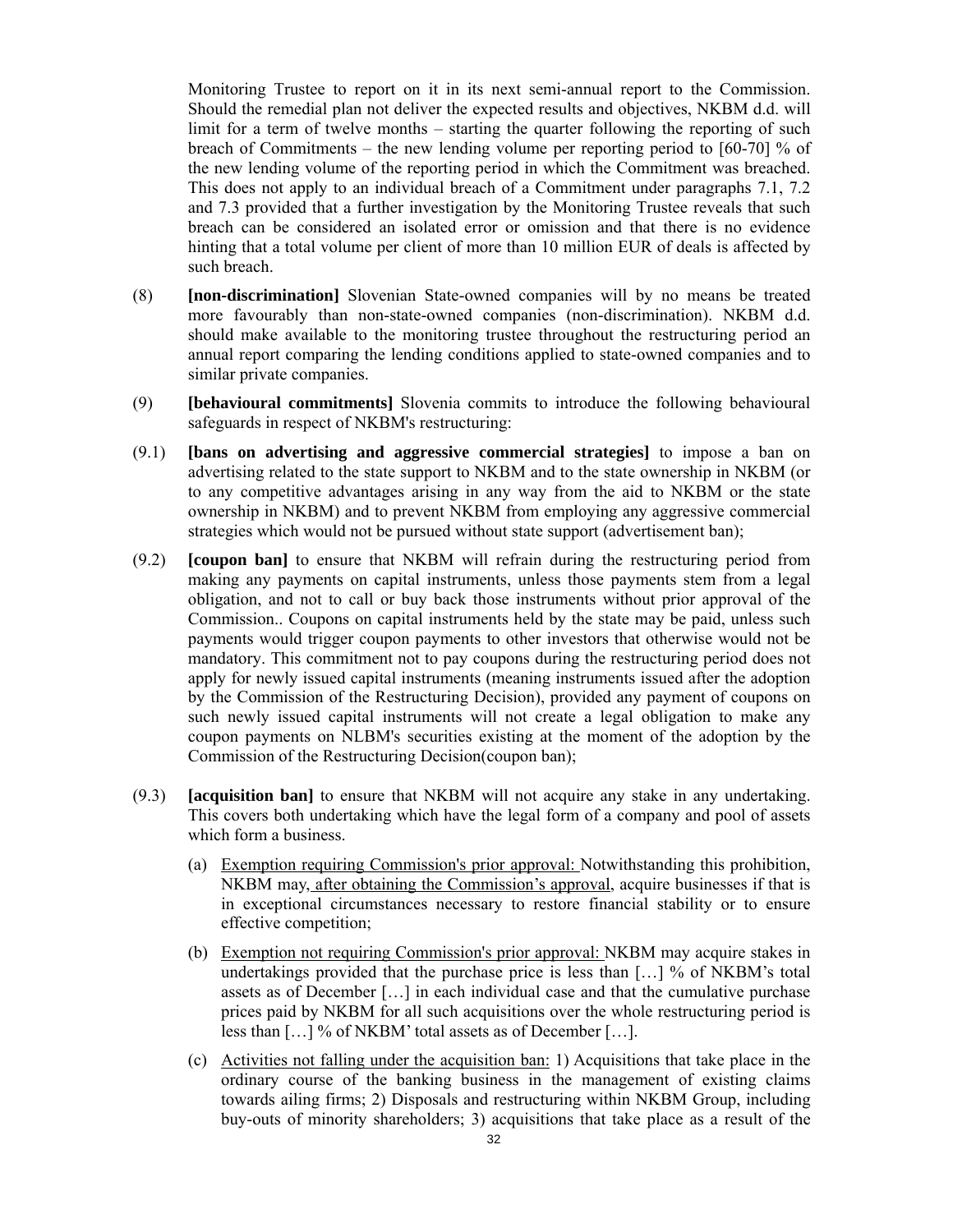due performance of contractual obligation as regards KBM Banka AD Kragujevac, entered into before the 20 December 2012.

- (10) **[Burden sharing]** Slovenia commits that before any State aid is granted the bank will write-down in full its shareholders' equity and outstanding subordinated debts.
- (11) [**Capital repayment Mechanism and Dividend ban**] Based on the audited year end accounts Nova KBM d.d. will pay in form of dividend disbursement the following amounts to its shareholders:
	- (i) For the fiscal year  $[\dots]$  and  $[\dots]$ : the lower amount of (i) [50-60] % of the excess capital above the applicable minimum capital requirement under European and Slovenian law (including pillar 1 and 2) plus a capital buffer of [100-150] basis points, or (ii) the net income for the relevant year.
	- (ii) For the fiscal year [...]: the lower amount of (i)  $[100-150]$  % of the excess capital above the applicable minimum capital requirement under European and Slovenian law (including pillars 1 and 2) plus a capital buffer of [100-150] basis points; or (ii) the net income for the relevant year.
- (11.1) Without prejudice to the competences of Bank of Slovenia as banking supervisor of NKBM, the dividend disbursement shall be, totally or partially, suspended if, on the basis of a reasoned request by NKBM endorsed by the Monitoring Trustee, it is considered that it would endanger the solvency position of the bank in the following years.
- (11.2) For the fiscal years […] and […] no dividend will be paid.
- (11.3) The subsidiaries of NKBM d.d. are subject to a dividend ban along the same lines as outlined above for NKBM d.d. Notwithstanding this ban, NKBM Group companies may pay out dividends to their shareholders if NKBM d.d. is – directly or indirectly - the majority shareholder and all external shareholders combined hold less than [10-20] % of shares and voting rights in the respective company. This restriction does not apply forto KBM Infond d.o.o.
- (12) [**Divesture of the State's shareholding in NKBM**]. The Republic of Slovenia will fully divest its shareholding in NKBM through a competitive, non-discriminatory, open and transparent bidding process to one or more Purchasers independent and unconnected to NKBM and to the Republic of Slovenia.
- (12.1) To carry out the disposal, Slovenia shall start approaching potentially interested buyers for NKBM by [...]. It shall use its best efforts to sign a sale and purchase agreement with a prospective purchaser by no later than […].
- $(12.2)$  If NKBM is not fully sold by the above date, [...]. If, by [...], the general conditions in the banking sector in the EU remain under stress, Slovenia may request a prolongation of the end date for disposal of NKBM.
- (12.3) Should Slovenia sell all its shareholding in NKBM d.d. by […] all commitments will cease to apply from […] onward, with the exception of the commitment to restrict to an appropriate level the total remuneration to any board member and employee performing special work according to paragraph (6.9) which will apply and be complied with until […].
- (13) **[Transfer of assets to the BAMC]** The transfer value of the assets transferred to the BAMC will be equal to or below their Real Economic Value (REV) established by the Commission's experts in line with the state aid rules
- (14) **[Recapitalisation of subsidiaries]** a) Recapitalisation of subsidiaries via equity injections will be subscribed at the lower of (i) [20-30] % discount to the share price (after adjustment for the 'dilution effect') immediately prior to the announcement of the capital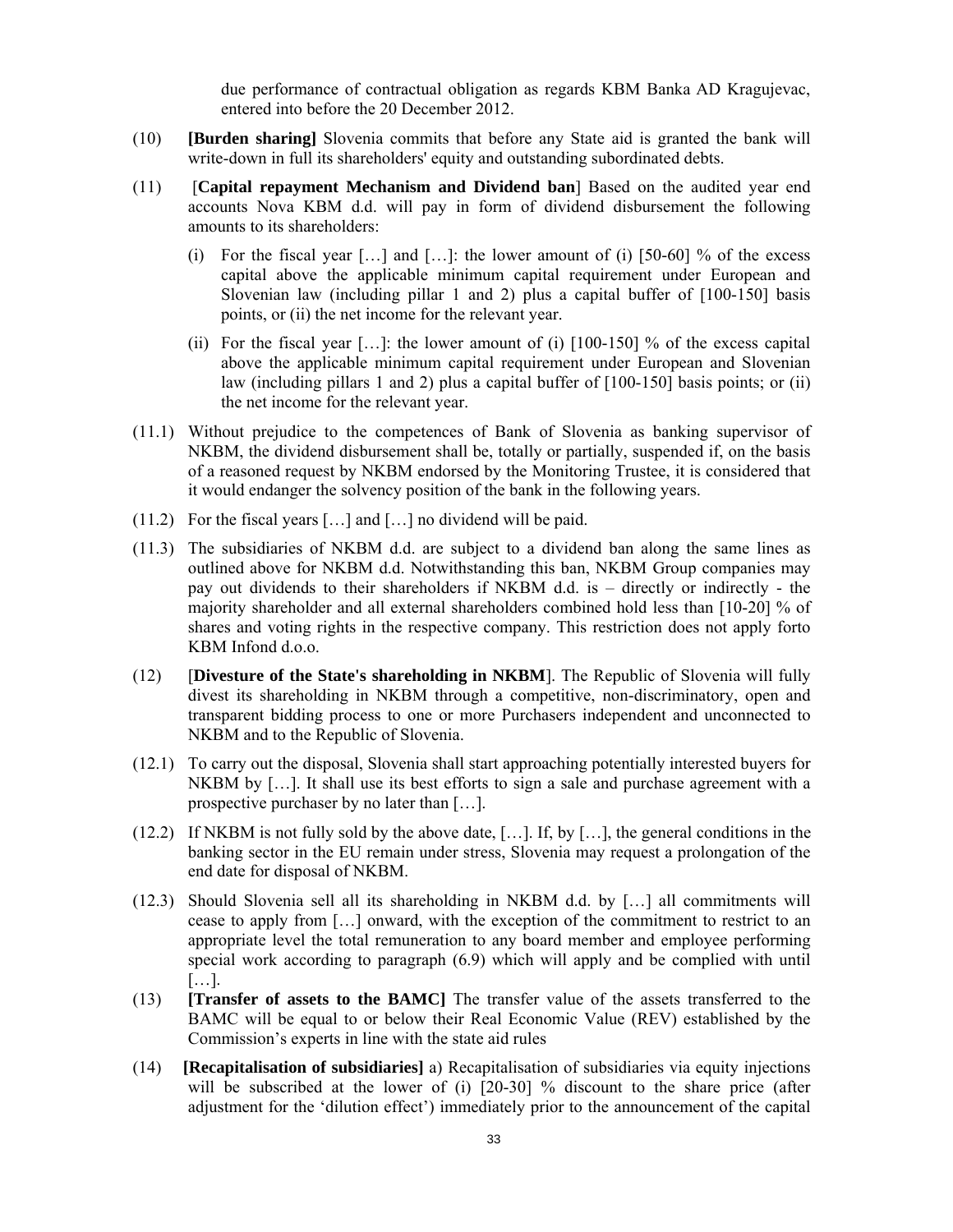injection, or (ii) the lowest price at which other shareholders of NKBM's subsidiaries will contribute to the recapitalisation of subsidiaries. The 'dilution effect' can be quantified using generally accepted market techniques (for instance, the theoretical ex-rights price (TERP)). For non-listed banks, the market value of the shares should be established using an appropriate market-based valuation approach (including a peer group multiplier approach or other generally accepted valuation methodologies). b) In case the capital injection takes the form of hybrids instruments, those instruments will contain alternative coupon satisfaction mechanism and the provision determining the conversion rate of the hybrid into equity capital at the [20-30] % discount to TERP (established analogically as in case of equity injection stipulated in a)).

 The commitment in this point 14 applies only in cases where shareholders of NKBMs' subsidiaries other than NKBM do not participate in the capital increase or subscription of hybrid instruments in the existing shareholding proportions.

- (15) **[Monitoring Trustee]** The complete and correct implementation of all Commitments and obligations set out in this catalogue will be continuously and thoroughly monitored and checked by a suitably qualified Monitoring Trustee who: i) is independent from NKBM and the government of Slovenia; ii) possesses the necessary qualifications to carry out its mandate; iii) will neither have nor become exposed to a conflict of interest. The appointment, mandate and duties of the Monitoring Trustee […].
- (15.1) The Commission will have a discretion to approve or reject the proposed trustees, and to approve the proposed mandate subject to any modifications it deems necessary for the trustees to fulfil their obligations.
- (15.2) The trustee(s) will assume its specified duties in order to ensure compliance with the Commitments. The Commission may give any orders or instructions to the trustee in order to ensure compliance with the conditions and obligations referred to in this Decision and the Commitments.
- (15.3) Slovenia (Ministry of Finance) commits that NKBM d.d., Poštna Banka Slovenije d.d. and Credy banka AD Kragujevac (operating from 2 September 2013 onward under the new business name of KBM banka AD Kragujevac) will provide and cause to provide the Monitoring Trustee with all such cooperation, assistance, rights, powers and information as the Monitoring Trustee may reasonably require and need for the proper performing of its tasks, duties and obligations […].
- (15.4) NKBM d.d., Poštna Banka Slovenije d.d. and Credy banka AD Kragujevac (operating from 2 September 2013 onward under the new business name of KBM banka AD Kragujevac) will set up an internal process to channel to the Monitoring Trustee all necessary information and documentation in order to monitor the implementation of the Commitments. NKBM d.d., Poštna Banka Slovenije d.d. and Credy banka AD Kragujevac (operating from 2 September 2013 onward under the new business name of KBM banka AD Kragujevac) will give the Monitoring Trustee upon its request full and complete access to any of its books, records (including board minutes), documents, management or other personnel, facilities, sites and technical information necessary for fulfilling its duties. NKBM will make available to the Monitoring Trustee one or more offices in the bank's head office and will be available for meetings on request of the Monitoring Trustee.
- (15.5) For the proper performing of its tasks, duties and obligations, the Monitoring Trustee shall be entitled to participate at the meetings of the Supervisory board and the committees of NKBM d.d., Poštna Banka Slovenije d.d. and Credy banka AD Kragujevac (operating from 2 September 2013 onward under the new business name of KBM banka AD Kragujevac) in line with the relevant legislation, to receive in advance all the relevant documentation and to interview Management and Supervisory Board members of NKBM d.d., Poštna Banka Slovenije d.d. and Credy banka AD Kragujevac (operating from 2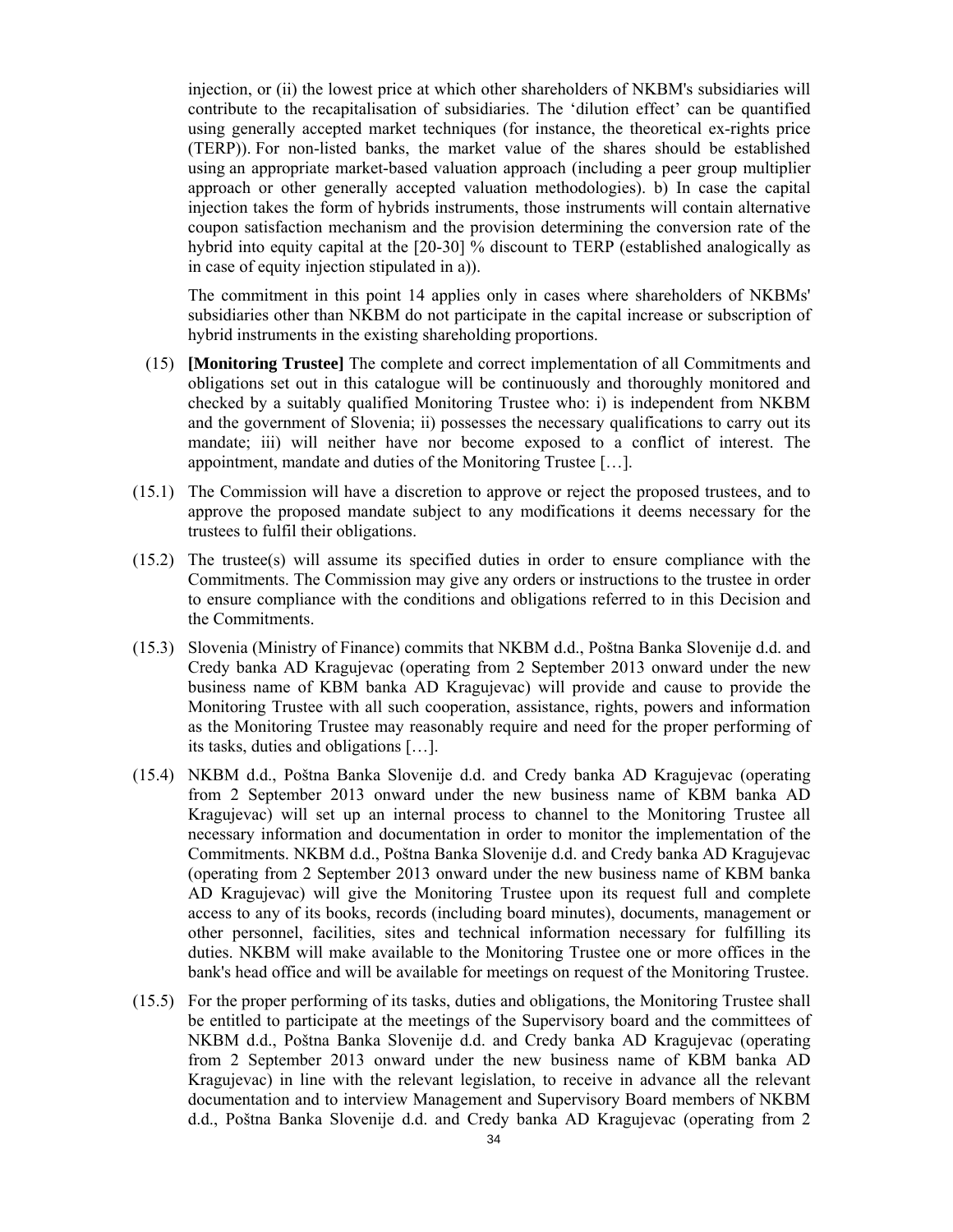September 2013 onward under the new business name of KBM banka AD Kragujevac) in relation to the compliance with the Commitments and to:

- (a) monitor the internal organisation of NKBM, in cooperation with NKBM's internal control bodies. For this purpose, the Trustee will be entitled to interview the members of the Supervisory board of NKBM d.d., Poštna Banka Slovenije d.d. and Credy banka AD Kragujevac (operating from 2 September 2013 onward under the new business name of KBM banka AD Kragujevac) and their Risk and Audit Committees. The Trustee will upon its request receive all reports emanating from internal control bodies. The trustee shall monitor (i) that recommendations related to the Commitments from permanent supervisors or periodic controllers/auditors are dully enforced and (ii) that action plans are implemented in order to correct any failure identified within the internal control framework;
- (b) monitor commercial practices of NKBM d.d., Poštna Banka Slovenije d.d. and Credy banka AD Kragujevac (operating from 2 September 2013 onward under the new business name of KBM banka AD Kragujevac), with a focus on credit policy and deposit policy. The Trustee may interview members of all relevant credit committees, in particular those responsible for (i) the scoring/rating of customers,(ii) the granting of loans to customers (iii) the management of non-performing loans and restructured loans and (iv) the provisioning of non-performing loans and restructured loans.
- (c) monitor policies of NKBM d.d., Poštna Banka Slovenije d.d. and Credy banka AD Kragujevac (operating from 2 September 2013 onward under the new business name of KBM banka AD Kragujevac) toward the restructuring and provisioning of nonperforming loan, and interview all members of the relevant committees responsible for the restructuring and the provisioning of non-performing loans. NKBM shall upon its requests communicate to the Trustee any risk report communicated to the Supervisory Board, or any analysis/review aimed at assessing the credit exposure of NKBM. The trustee shall perform its own analysis, on the basis of the abovementioned reports, interviews, and, if need be, the review of individual credit files (this should be without prejudice to the banking secrecy framework). In that regard, the Trustee should be entitled to interview credit analysts and risk officers who were involved in the sample cases when deemed appropriate.
- (16) **[Divestiture Trustee]** The following provisions apply to the appointment of a Divestiture Trustee:
	- (a) Slovenia must propose to the European Commission for approval, no later than one month before the deadlines specified in (12) a list of one or more persons whom it proposes to appoint as Divestiture Trustee;
	- (b) the Divestiture Trustee must be appointed within one week of the European Commission's approval in accordance with the mandate approved by the European Commission;
	- (c) Slovenia must grant comprehensive powers of attorney to the Divestiture Trustee:
		- (i) to effect the disposal of NKBM (including the necessary powers to ensure the proper execution of all the documents required for effecting the disposal); and
		- (ii)to take all actions and declarations which the Divestiture Trustee considers necessary or appropriate to achieve the disposal, including the appointment of advisors to assist with the disposal;
	- (d) NKBM must provide the Divestiture Trustee with all such co-operation, assistance and information as the Divestiture Trustee may reasonably require to perform its tasks; and